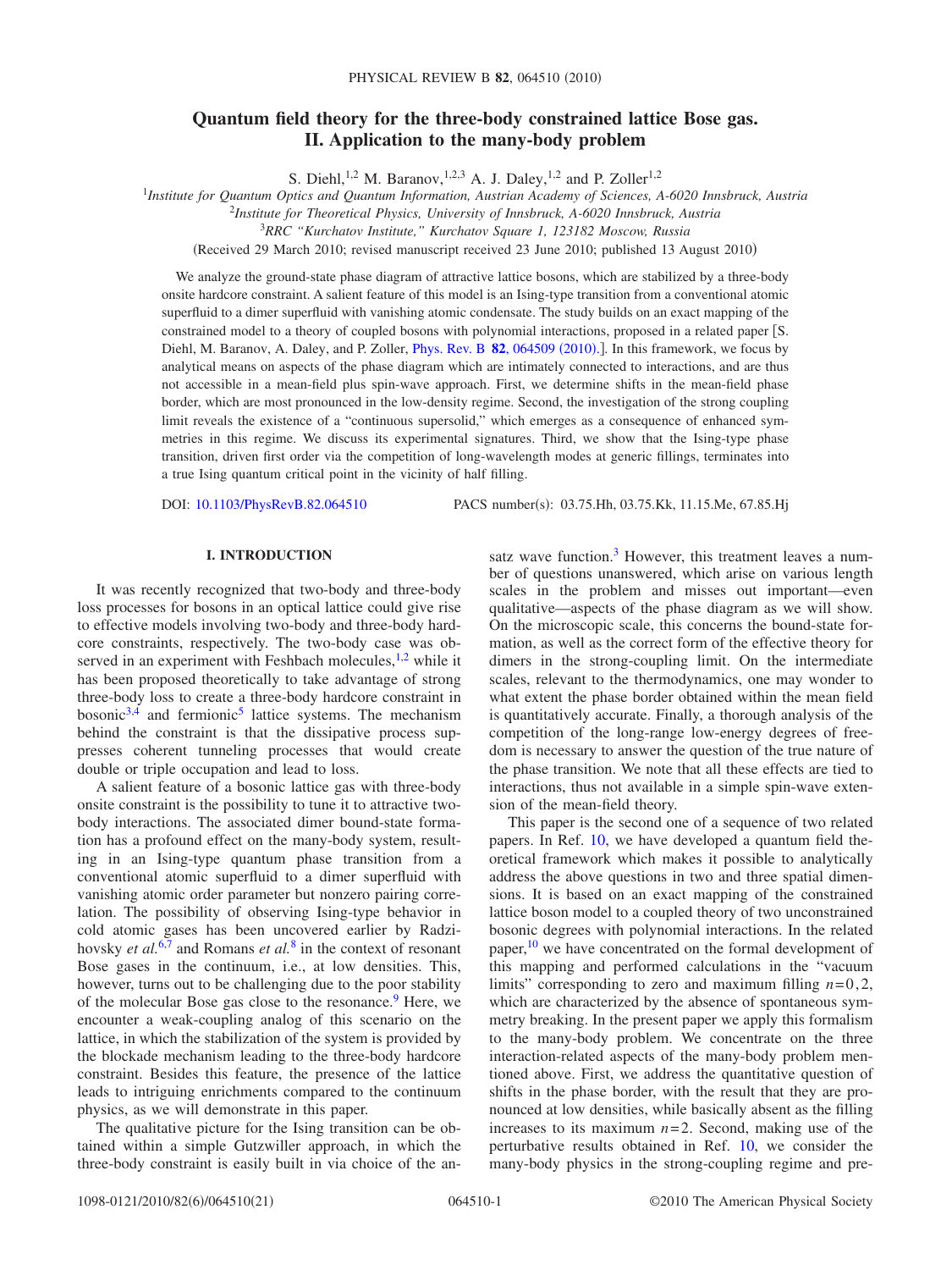dict the existence of a new collective mode at half filling *n*  $= 1$ , whose presence results from a symmetry enhancement from the conventional phase rotation symmetry  $U(1)$  $\approx$  *SO*(2) exhibited by bosonic systems to an *SO*(3) symmetry. We propose an experiment to test this scenario, exploring its consequences both analytically as well as using exact numerical methods in one dimension (1D). These studies lead us to call the system in this regime a "continuous supersolid"—a supersolid with a tunable ratio between the superfluid and the charge-density-wave (CDW) order parameters (cf. an analogous phenomenon in magnetic $11,12$  $11,12$  and attractive fermion<sup>13</sup> systems). Third, in a long-wavelength analysis the phase transition turns out to be first order for generic fillings due to the Coleman-Weinberg mechanism.<sup>14</sup> This is in line with the low-density continuum analysis, which has been carried out in detail in Ref. [7.](#page-19-6) In our constrained lattice system, however, we find that the radiatively induced first-order transition terminates into a true Ising quantum critical point in the vicinity of half filling, which connects the two ordered phases of atomic and dimer superfluid. Its origin may be traced back to a zero crossing of the dimer compressibility together with a sequence of Ward identities, thus being protected by symmetry. An estimate of the correlation length suggests a broad domain of intermediate fillings  $1/2 \le n \le 3/2$  on which the correlation length greatly exceeds the dimensions of typical optical lattices, suggesting that the Ising quantum critical behavior could be experimentally observed. Our analytical approach enables us to elucidate the mechanisms behind all our findings, establishing that the latter two effects are unique features of the three-body constraint. Our main results are summarized in the phase diagram presented in Fig. [1.](#page-1-0)

The paper is organized as follows. In Sec. [II](#page-1-1) we first review the steps that lead from the constrained theory to the interacting boson theory. We then prove Goldstone's theorem for the effective action obeying the constraint principle and formulate the equation of state. In Sec. [III,](#page-5-0) we pass on to the calculation of the phase border beyond mean field. Section [IV](#page-8-0) discusses the many-body physics in the strong-coupling limit and in Sec. [V](#page-14-0) we investigate the nature of the phase transition by performing the long-wavelength limit of the effective action. Our conclusions are drawn in Sec. [VI.](#page-19-14)

A summary of our results together with a closer discussion of experimental realizations is presented in Ref. [15.](#page-19-15)

# <span id="page-1-1"></span>**II. QUANTUM FIELD THEORY FOR THE MANY-BODY PROBLEM**

In this section we address two aspects which are particularly relevant for the many-body physics and have not been discussed in Ref. [10.](#page-19-9) The realization of Goldstone's theorem in our constrained model and the equation of state. To prepare for this discussion and set the notation, we review the construction of the quantum field theory in Sec. [II A,](#page-1-2) also making the paper rather self-contained. The reader familiar with the construction, and the reader who is more interested in the physics results of this work may jump this section.

## **A. Review of the construction**

<span id="page-1-2"></span>The starting point for our analysis is the Bose-Hubbard model with a three-body onsite hardcore constraint

<span id="page-1-0"></span>

FIG. 1. (Color online) Phase diagram for the attractive threebody hardcore constrained attractive Bose-Hubbard model. The lower curve (black online) is the mean-field result, while the middle and upper curves (blue and red online) correspond to  $d=2, 3$ , respectively, with fluctuations taken into account. The bound state formation of dimers  $(n=0)$  and di-holes  $(n=2)$  indicated by crosses [the upper crosses (red online) for  $d=2$  and the lower ones (blue online) for  $d=3$ , determines the endpoints of the critical lines (Sec. [III](#page-5-0)). A bicritical point, characterized by energetically degenerate but different orders (superfluid and charge-density wave) is reached asymptotically at half filling. It can be detected experimentally ramp-ing a superlattice (Sec. [IV](#page-8-0)). An Ising quantum critical point, connecting the two ordered phases, is predicted in the vicinity of half filling, while the correlation length is large but finite away from this point (Sec. [V](#page-14-0)).

$$
H = -J\sum_{\langle i,j\rangle} a_i^{\dagger} a_j - \mu \sum_i \hat{n}_i + \frac{1}{2} U \sum_i \hat{n}_i (\hat{n}_i - 1), \quad a^{\dagger 3} = 0.
$$
\n(1)

Here,  $a_i$  and  $a_i^{\dagger}$  are the bosonic creation and annihilation operators,  $J$  is the hopping matrix element,  $\mu$  the chemical potential, and *U* the onsite interaction energy. The summation in the first term is performed over nearest neighbors. Because of the constraint, the original bosonic onsite Hilbert space is reduced to the three states  $|\alpha\rangle$ ,  $\alpha=0,1,2$ .

Following Altman and Auerbach, $16$  we introduce three operators which generate the three onsite states

$$
|\alpha\rangle = t_{\alpha,i}^{\dagger}|vac\rangle = (\alpha!)^{-1/2} (a^{\dagger})^{\alpha}|vac\rangle, \quad \sum_{\alpha} t_{\alpha,i}^{\dagger} t_{\alpha,i} = 1
$$
 (2)

from some auxiliary "vacuum" state |vac $\rangle$ . The operators are not independent but obey a holonomic constraint as indicated above. The Hamiltonian in terms of operators  $t_{\alpha}$  reads

<span id="page-1-3"></span>
$$
H = -J\sum_{\langle i,j\rangle} \left[ K_i^{(10)} K_j^{(10)\dagger} + 2 K_i^{(21)\dagger} K_j^{(21)} + \sqrt{2} (K_i^{(21)} K_j^{(10)\dagger} + K_i^{(10)} K_j^{(21)\dagger}) \right] - \mu \sum_i \left( \hat{n}_{1,i} + 2 \hat{n}_{2,i} \right) + U \sum_i \hat{n}_{2,i}, \tag{3}
$$

where

$$
K_i^{(10)} = t_{1,i}^{\dagger} t_{0,i}, \quad K_i^{(21)} = t_{2,i}^{\dagger} t_{1,i}, \quad \hat{n}_{\alpha,i} = t_{\alpha,i}^{\dagger} t_{\alpha,i}.
$$

Note that in this representation of the constrained Hamiltonian, the conventional roles of interaction and hopping are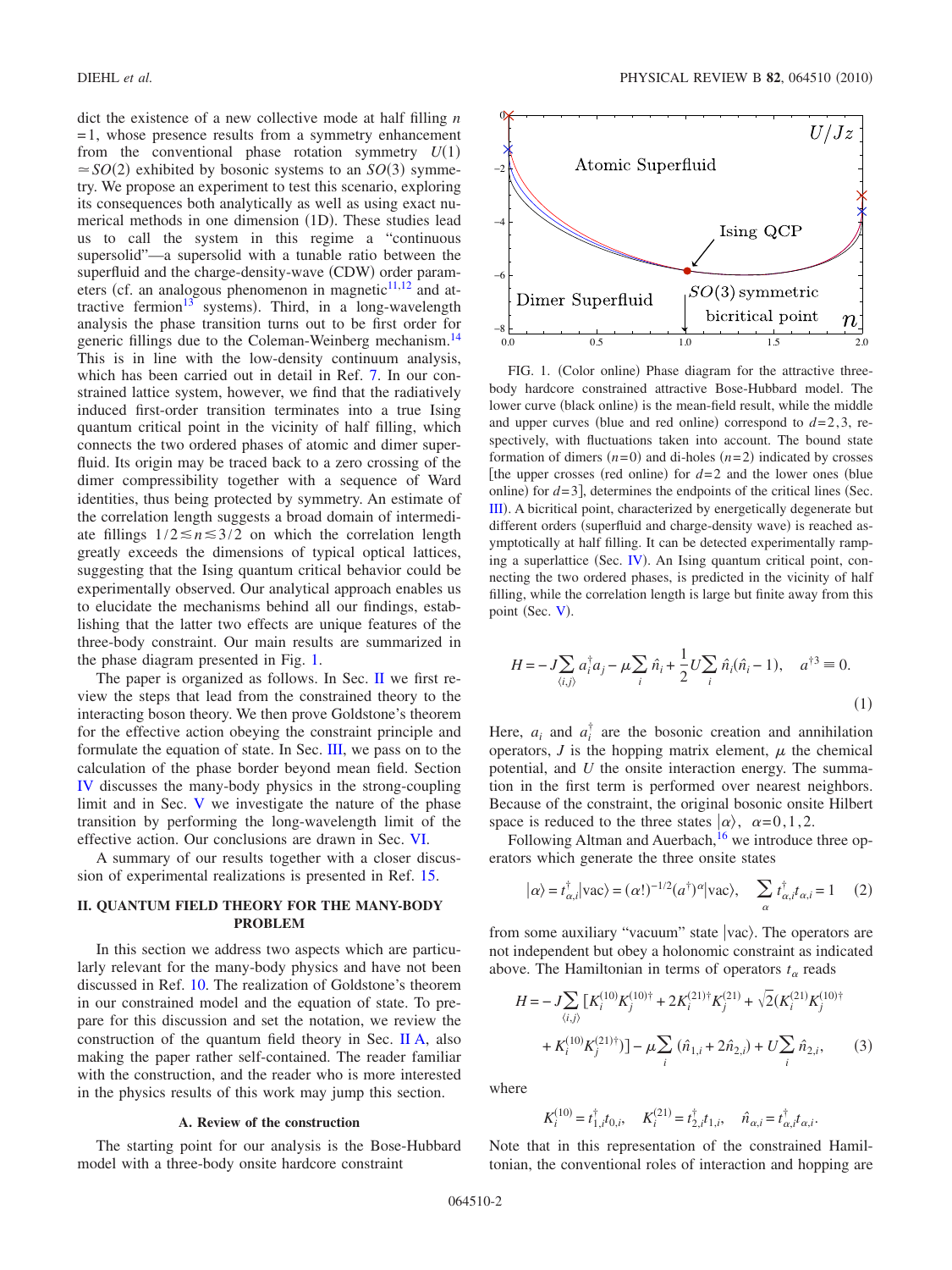reversed while the interaction enters the quadratic part of the Hamiltonian, the hopping term gives rise to effective kinematic interactions. The representation is therefore ideally suited in a strong-coupling limit.

In a naive Gross-Pitaevski treatment of the Hamiltonian, achieved by replacing the operators with complex-valued amplitudes  $t_{\alpha,i} \rightarrow f_{\alpha,i}$  in Eq. ([3](#page-1-3)), reproduces precisely the Gutzwiller mean-field energy, i.e., a classical Hamiltonian field theory for spatially varying amplitudes  $f_{\alpha,i}$ , where the holonomic constraint  $\sum_i f^*_{\alpha,i} f_{\alpha,i} = 1$  is the normalization of the onsite wave function. We now show how one can introduce a convenient description of the theory on the quantum level. To illustrate the method we consider the case of vanishing density  $n \rightarrow 0$  (the generalization to an arbitrary density 0  $\leq n \leq 2$  will be given below). In this limit, it is convenient to express the  $t_{0,i}$  operators in terms of  $t_{1,i}$  and  $t_{2,i}$  operators using the constraint. Writing  $t_{0,i} = |t_{0,i}| \exp i\varphi_i$ , we observe that the phase  $\varphi_i$  is unphysical: it can be eliminated via a *local* redefinition of the remaining operators,  $t_{\alpha,i} = t_{\alpha,i} e^{i\varphi_i}$  ( $\alpha$  $=1,2$ ). Thus, we may consider  $t_0$  as real and replace  $t_{0,i}$  $=X_i^{1/2}$ ,  $X_i = 1 - \hat{n}_{1,i} - \hat{n}_{2,i}$  in  $K_i^{(10)}$ . Obviously, the square roots are impracticable for any quantum field theory because they give rise to vertices of arbitrarily high order. To eliminate this problem, we use the fact that the matrix elements of  $X_i^{1/2}$ and  $X_i$  on our subspace are the same: either 1 or 0. Consequently, on the subspace we may replace

$$
K_i^{(10)} = t_{1,i}^{\dagger} \sqrt{X_i} \rightarrow t_{1,i}^{\dagger} X_i, \quad X_i = (1 - \hat{n}_{1,i} - \hat{n}_{2,i}), \tag{4}
$$

and analogous for the Hermitian conjugate. More formally, the replacement can be justified by noting that the constraint operator is a projection,  $X_i^2 = X_i$ , and that the Taylor representation for a function of such an operator is  $f(X) = f(0)(1)$  $-X$ ) + *Xf*(1).<sup>[17](#page-19-17)</sup> With this implementation of the constraint, the remaining operators  $t_1, t_2$  can be treated as *standard bosonic operators* acting in a complete Hilbert space  $\mathcal{H} = \Pi_i \mathcal{H}_i$ , where  $\mathcal{H}_i = \{ |n_i\rangle | m_i \rangle \}, n_i, m_i = 0, 1, \dots$  is a bosonic Hilbert space for "atoms"  $t_1$  and "dimers"  $t_2$  at each site *i*:  $|n_i\rangle$  $=(n_i!)^{-1/2} (t_1^{\dagger})^{n_i} |0\rangle_i$  and  $|m_i\rangle = (m_i!)^{-1/2} (t_2^{\dagger})^{m_i} |0\rangle_i$ . The onsite Hilbert spaces  $\mathcal{H}_i$  can naturally be splitted into a physical subspace  $P_i$  with  $n_i+m_i=0$  or 1 and an orthogonal unphysical one  $U_i$  with  $n_i + m_i > 1$ ,  $\mathcal{H}_i = \mathcal{P}_i \oplus U_i$ . Important for our construction is that the Hamiltonian *H* has no matrix elements between physical and unphysical subspaces,  $\langle u|H|p\rangle$  $= \langle p|H|u \rangle = 0$ , where  $|p \rangle \in \mathcal{P} = \prod_i \mathcal{P}_i$  and  $|u \rangle \in \mathcal{U} = \prod_i \mathcal{U}_i$ , and, therefore, is block diagonal,  $H = H_p + H_u$ . As a result, these subspaces do not mix during evolution, and all quantities, both dynamical and statistical, factorize. For example, for the partition function one has

$$
Z = \text{Tr} \exp(-\beta H) = Z_{P} + Z_{U}
$$
  
=  $\sum_{\{p\}} \langle p | \exp(-\beta H_{P}) | p \rangle$   
+  $\sum_{\{u\}} \langle u | \exp(-\beta H_{U}) | u \rangle$ . (5)

Consequently, if we find a way to discriminate between the physical and unphysical contributions, we may indeed conceive the operators  $t_{1,2}$  as conventional bosonic ones.

Such a setting is provided by using the *effective action* to

encode the physical information of the theory, see, e.g., Ref. [18.](#page-19-18) It is defined as the Legendre transform of the free energy *W*[*j*]=log *Z*[*j*] [we introduce a source term  $j = (j_1, j_1^{\dagger}, j_2, j_2^{\dagger})$ and use  $\hat{\xi} = (t_1^\dagger, t_1, t_2^\dagger, t_2)$ 

$$
\Gamma[\xi] = -W[j] + \int j^T \xi, \quad \xi \equiv \frac{\delta W[j]}{\delta j}, \tag{6}
$$

where the new variable  $\xi = \langle \hat{\xi} \rangle$  is the field expectation value or the "classical" field. The effective action has the following representation in terms of a functional integral:

<span id="page-2-0"></span>
$$
\exp - \Gamma[\xi] = \int \mathcal{D}\delta\xi \exp - S[\xi + \delta\xi] + \int j^T \delta\xi, \quad j = \frac{\delta\Gamma[\xi]}{\delta\xi},\tag{7}
$$

where  $\delta \xi = \hat{\xi} - \xi$  and the Euclidean action  $S = \int_{\tau} \sum_i t_i^{\dagger} \partial_{\tau} t_i$  $+t_2^{\dagger} \partial_{\tau} t_2 + H[t_1, t_2]$ . The Hamiltonian now is to be interpreted as a function for classical though fluctuating, time-dependent fields. The last identity in Eq.  $(7)$  $(7)$  $(7)$  is the full quantum equation of motion, and the equilibrium situation we are interested in is specified by  $j=0$ , where no mixing between the physical and the unphysical sectors occurs. Usually, the most general form of the effective action is only restricted by the symmetries of the microscopic theory. Since, as shown above, no couplings mapping from  $\mathcal{U} \leftrightarrow \mathcal{P}$  are generated, we have identified a means to distinguish physical vs unphysical contributions by writing down the most general form for the effective action for the physical sector by directly excluding couplings which would violate this constraint.

Now we generalize the procedure to arbitrary density. We first follow<sup>19</sup> but then apply our exact procedure. While we have so far replaced the  $t_0$  operator, which generates the mean-field vacuum state  $|\Omega\rangle = \prod_i t_{0,i}^{\dagger} |\text{vac}\rangle$ , we now consider a more general mean-field vacuum

$$
|\Omega\rangle = \prod_{i} \left( \sum_{\alpha} r_{\alpha} \exp(i\alpha\phi) | \alpha \rangle_{i} \right)
$$
  
= 
$$
\prod_{i} \left[ \sum_{\alpha} r_{\alpha} \exp(i\alpha\phi) t_{\alpha,i}^{\dagger} \right] | \text{vac} \rangle = \prod_{i} b_{0,i}^{\dagger} | \text{vac} \rangle.
$$
 (8)

For site-independent amplitude moduli  $r_{\alpha}$ , these states allow for the description of homogeneous ground states with spontaneous phase symmetry breaking. If, e.g., all  $r_\alpha \neq 0$ , the requirement of a fixed spontaneously chosen overall condensate phase  $\phi$  requires the phase relation  $\theta_{\alpha} = \alpha \phi$ ; this fixed phase relation is the manifestation of spontaneous symmetry breaking in the Fock space. We can now introduce a new set of operators  $b_{\alpha}^{\dagger}$  ( $\alpha = 0,1,2$ ) in which  $b_0^{\dagger}$  creates the meanfield vacuum and will be eliminated. Such a transformation is performed via a two-parameter unitary rotation, whose rotation angles are chosen such that the new operators fluctuate around the new vacuum state and do not feature expectation values

$$
b_{\alpha,i}^{\dagger} = (R_{\theta} R_{\chi})_{\alpha\beta} t_{\beta,i}^{\dagger} \tag{9}
$$

with the explicit form of the rotation matrices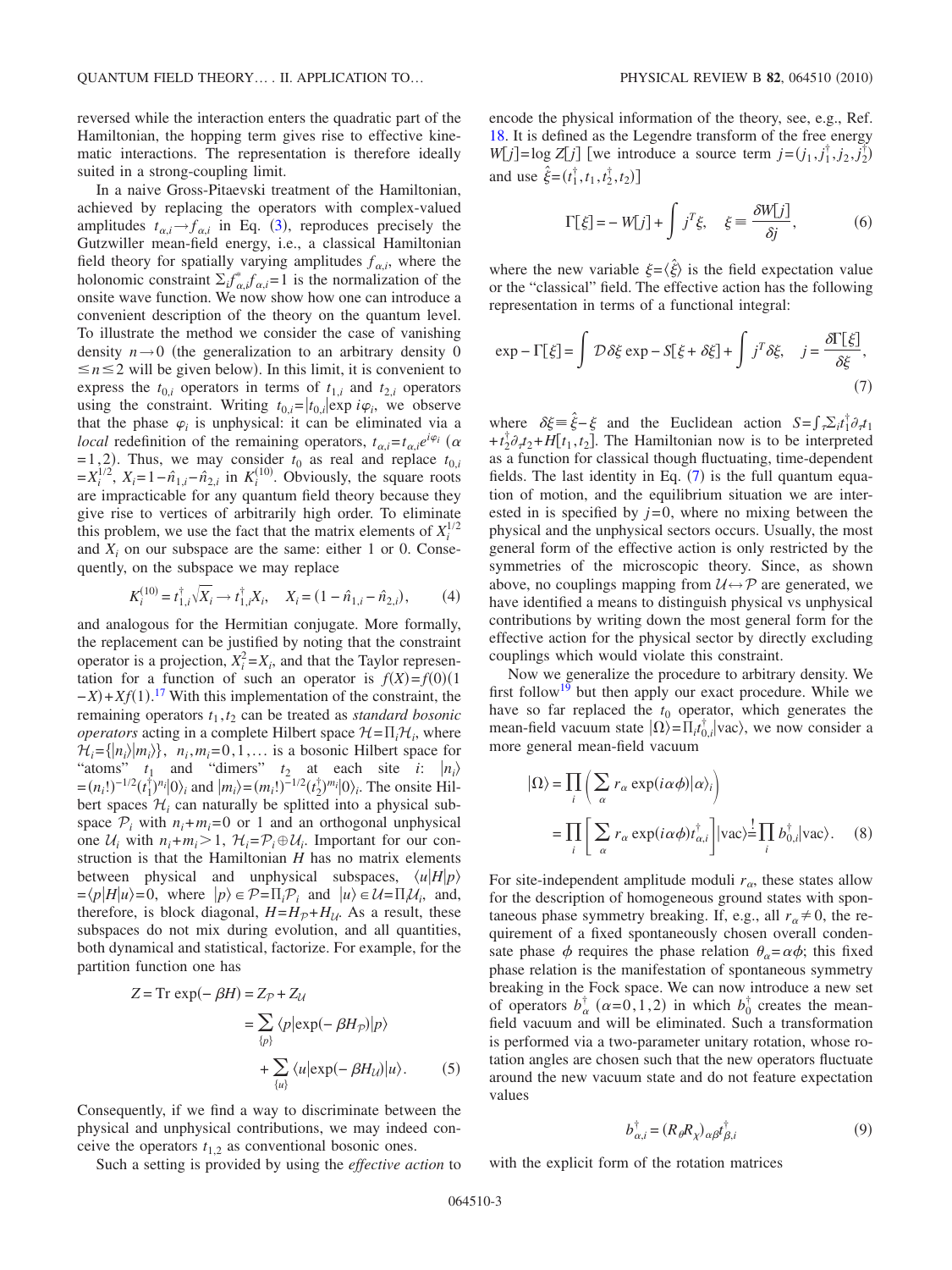$$
R_{\theta} = \begin{pmatrix} \cos \theta/2 & 0 & \sin \theta/2e^{2i\phi} \\ 0 & 1 & 0 \\ -\sin \theta/2e^{-2i\phi} & 0 & \cos \theta/2 \end{pmatrix},
$$

$$
R_{\chi} = \begin{pmatrix} 1 & 0 & 0 \\ 0 & \cos \chi/2 & -\sin \chi/2e^{i\phi} \\ 0 & \sin \chi/2e^{-i\phi} & \cos \chi/2 \end{pmatrix}.
$$
(10)

A finite  $\theta(\chi)$  corresponds to a finite amplitude in  $|2\rangle(|1\rangle)$  and we will see below how these quantities are fixed via the Goldstone's theorem. The precise relation is

$$
r_0 = \cos \theta/2, \quad r_1 = \sin \theta/2 \sin \chi/2, \quad r_2 = \sin \theta/2 \cos \chi/2.
$$
\n(11)

At this point we can repeat the steps described above for the case  $n=0$  in complete analogy. The constraint is implemented via the replacement

$$
b_{0,i} \to X_i \equiv 1 - b_{1,i}^{\dagger} b_{1,i} - b_{2,i}^{\dagger} b_{2,i}, \quad b_{0,i}^{\dagger} b_{0,i} \to X_i. \tag{12}
$$

The second line is simply a rearrangement of the holonomic constraint. The resulting bosonic Hamiltonian, which is then quantized by means of a functional integral, is rather complex, and we will analyze it below. However, it exhibits a simple structure,

$$
H = E_{\rm GW} + H_{\rm SW} + H_{\rm int}.\tag{13}
$$

<span id="page-3-0"></span> $E<sub>GW</sub>$  is the Gutzwiller mean-field energy and  $H<sub>SW</sub>$  describes the quadratic spin-wave theory[.20](#page-19-20) The corrections to the mean-field phase diagram, as well as nontrivial effects in the deep infrared physics which we are interested in here, are not captured at this quadratic level. They are all encoded in the interaction part  $H_{\text{int}}$ .

Choosing the qualitative form of the ground-state prerequisites a certain knowledge about the physics of the system. Equipped with the right qualitative ground state, we can then perform quantitative calculations beyond the mean-field level based on our mapping. Indeed, Eq. ([13](#page-3-0)) suggests an interpretation of our construction as an exact requantization procedure of the Gutzwiller mean-field theory. This is in complete analogy to the conventional treatment of, e.g., bosonic continuum systems with broken symmetries, where in a first step a certain order parameter is chosen and the theory is expanded around it. However, on the lattice the right choice of the qualitative features of the ground state might be less obvious. For example, spatial modulations of the order parameter are possible, such as exhibited by charge-density waves. This is easily incorporated in the formalism, and such a situation will be indeed encountered in Sec. [IV.](#page-8-0)

In sum, we have obtained the following simple result: supplying the most general form of the effective action with a constraint principle, the evaluation can proceed as in a standard polynomial boson theory. Similar to symmetries, the restrictions on the full theory leverage over from the microscopic theory. Unlike symmetries, the relevance of the constraint depends on scale, being restrictive on short distances, while on long distances power counting arguments lead to an effectively unconstrained though interacting spinwave theory with two degrees of freedom (see below). In practical computations, we can evaluate a theory of standard coupled bosonic fields. This opens up the powerful toolbox of modern quantum field theoretical methods for calculations in onsite constrained models.

### **B. Goldstone's theorem and the constraint principle**

We will derive Goldstone's theorem from a comparison of the full quantum equation of motion and the effective potential. The latter is defined as the homogeneous part of the effective action, obtained by inserting temporally and spatially homogeneous field configurations  $\mathcal{U}$  $= \Gamma[b_1^{\dagger}, b_1, b_2^{\dagger}, b_2] / V_{d+1}$   $(V_{d+1} = M^d / T$  is the quantization volume,  $M$  the number of lattice sites in each lattice direction). The possible dependences of the effective action and potential on the fields are strongly restricted by both symmetry and constraint principle; the effective potential is further limited by the requirement of homogeneity. We will show here that the constraint leads to an additional  $U(1)$  invariant on which the effective potential may depend with no counterpart in unconstrained theories, but we will also demonstrate that it does not break the validity of Goldstone's theorem—in line with the intuition that the microscopic constraint would not affect the long-wavelength physics too strongly. Note, however, that the constraint has an impact on the longwavelength physics, as it is indirectly responsible for the presence of the Ising quantum critical point close to unit filling  $n=1$  (cf. Sec. [V B](#page-16-0)). Therefore, a thorough discussion of Goldstone's theorem seem adequate.

Let us construct the most general dependence of the effective potential on the variables  $b_1$ ,  $b_2$ . For simplicity of the presentation, we focus on a spontaneously broken symmetry for the dimers  $(\theta \neq 0, \pi)$  while the atoms are in the normal phase  $(\chi=0,\pi)$ . The latter field can therefore be excluded from the following considerations. There are two possible terms associated to the original  $t<sub>2</sub>$  degree of freedom that might appear in the effective action. Either it appears as a local combination  $\hat{n}_{2,i} = t_{2,i}^{\dagger} t_{2,i}$  or as a bilocal (in general, *n*-local) combination, such that the constraint has to be taken into account via proper combination with  $t_0$ , e.g.,  $t_{2,i}^{\dagger}t_{0,i}$ . While the local combination respects the  $U(1)$  symmetry, the second term must appear with a conjugate partner as  $t_{2,i}^{\dagger}t_{0,i}^{\dagger}t_{2,j}^{\dagger}$ . In order to implement the finite density, we now apply the rotation prescription  $t_{2,i}=sb_{0,i}+cb_{2,i}$ ,  $t_{0,i}=cb_{0,i}$  $-$ *s*<sup>\*</sup>*b*<sub>2,*i*</sub> and subsequently impose the constraint *b*<sub>0,*i*</sub>→*X<sub>i</sub>*. Here and in the following, we abbreviate *s*  $=\sin \theta/2e^{-2i\phi}$ , *c*=cos  $\theta/2$ .) Now we specialize to the homogeneous part of the effective action: we Fourier transform the operators and restrict to the zero frequency and momentum part of the combinations. We then find that the effective potential can be written as a function of two invariants

 $\mathcal{U}(\rho,\lambda^{\dagger}\lambda),$ 

<span id="page-3-1"></span>
$$
\rho = (sX + cb_2^{\dagger})(sX + cb_2)
$$
  
=  $s^2 + cs(Xb_2 + b_2^{\dagger}X) + (c^2 - s^2)b_2^{\dagger}b_2 - s^2b_1^{\dagger}b_1,$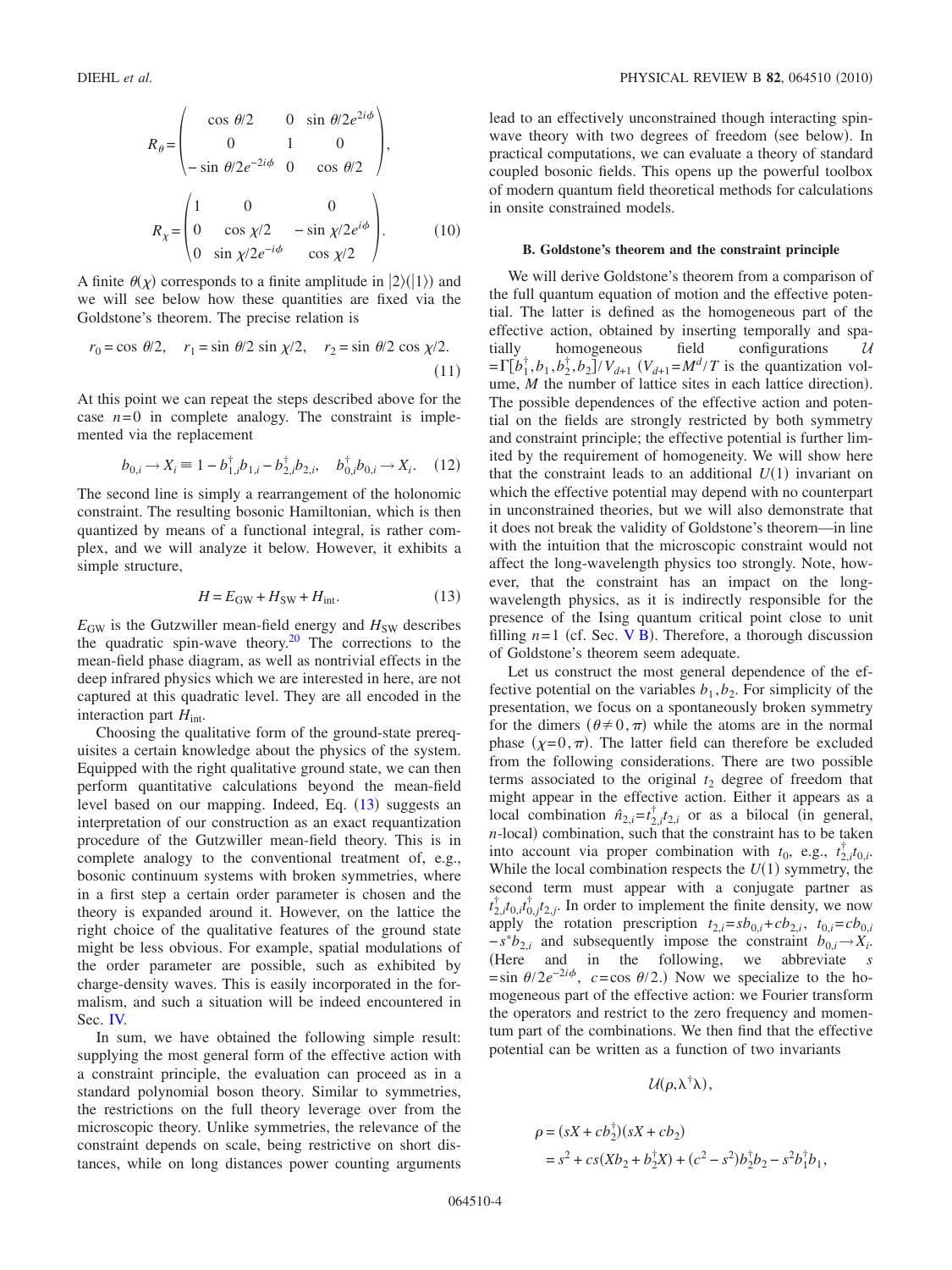QUANTUM FIELD THEORY ... . II. APPLICATION TO...

$$
\lambda = (sX + cb_2^{\dagger})(cX - sb_2)
$$
  
= cs + c<sup>2</sup>b<sub>2</sub><sup>†</sup>X - s<sup>2</sup>Xb<sub>2</sub> - 2csb<sub>2</sub><sup>†</sup>b<sub>2</sub> - csb<sub>1</sub><sup>†</sup>b<sub>1</sub>, (14)

where  $X$  and  $b_2$  denote the zero momentum and frequency components of these field expressions, and without loss of generality we have chosen *s* real. Note that neglecting the constraint by setting  $X \rightarrow 1$ , and considering low densities,  $s \rightarrow \theta/2$ ,  $c \rightarrow 1$ , we recover the standard quadratic form for the condensate density from the local combination,  $\rho = \hat{b}_2^{\dagger} \hat{b}_2$ , with  $\hat{b}_2 = s + b_2$ . However, the constraint principle requires a more complicated form of  $\rho$  as well as the account for a second invariant  $\lambda^{\dagger} \lambda$ . In the following, we will be concerned with first and second derivatives of the effective potential with respect to  $b_2, b_2^{\dagger}$ , which are evaluated at the physical point  $b_2 = b_2^{\dagger} = b_1 = b_1^{\dagger} = 0$ . Thus, we may set  $X \to 1, b_1, b_1^{\dagger}$  $\rightarrow$  0 from the outset. Now we will show that the most general dependence of U can be further restricted. For  $b_{2,i}(\tau)$ ,  $b_{2,i}^{\dagger}(\tau)$ , we introduce the basis of Hermitian fields  $\sigma_i(\tau)$ ,  $\pi_i(\tau)$ ,

<span id="page-4-5"></span>
$$
b_{2,i}(\tau) = \frac{1}{\sqrt{2}} [\sigma_i(\tau) + i \pi_i(\tau)],
$$
  

$$
b_2(q) = \frac{1}{\sqrt{2}} [\sigma(q) + i \pi(-q)],
$$
 (15)

which as the original fields do not carry expectation values. Here we have used the Fourier conventions

$$
b_{2,i}(\tau) = \int_{q} e^{iqx_i} b_2(q), \quad b_{2,i}^{\dagger}(\tau) = \int_{q} e^{-iqx_i} b^{\dagger}(q),
$$

$$
x_i = (\tau, \mathbf{x}_i), \quad q = (\omega, \mathbf{q}), \quad \int_{q} = \int \frac{d\omega}{2\pi} \sum_{\mathbf{q}}.
$$
 (16)

We calculate the local combination in terms of these operators

$$
\rho = s^2 + (c^2 - s^2) \frac{1}{2} (\sigma^2 + \pi^2) + \sqrt{2} c s \sigma,
$$
 (17)

 $[\sigma = \sigma(q=0), \ \pi = \pi(q=0)]$  and we observe that  $\lambda^{\dagger} \lambda$ , to the relevant quadratic order, can be written as

$$
\lambda^{\dagger} \lambda = s^4 + (c^2 - s^2)\rho - 2(c s)^2 \sigma^2.
$$
 (18)

Thus, the most general dependence of the effective potential on the homogeneous fields  $\sigma$ ,  $\pi$  is given by

$$
\mathcal{U}(\rho, \sigma^2). \tag{19}
$$

Now we study the mass matrix, which can be calculated from the effective potential as the second derivative with respect to  $\sigma$ ,  $\pi$ . In particular, the form of the effective potential implies for the  $\pi$  mass or gap

<span id="page-4-0"></span>
$$
\frac{\partial^2 \mathcal{U}(\rho, \sigma^2)}{\partial \pi \partial \pi}\bigg|_{\sigma = \pi = 0} = \left[\frac{\partial^2 \rho}{\partial \pi^2} \mathcal{U}' + \left(\frac{\partial \rho}{\partial \pi}\right)^2 \mathcal{U}''\right]\bigg|_{\sigma = \pi = 0} \tag{20}
$$

(primes denote derivatives w.r.t. the invariant  $\rho$ ) with

$$
\frac{\partial \rho}{\partial \pi} = 0, \quad \frac{\partial^2 \rho}{\partial \pi^2} = c^2 - s^2. \tag{21}
$$

<span id="page-4-2"></span>To complete the derivation of Goldstone's theorem, we calculate the equation of motion for  $\sigma$  from the effective action, but immediately specialize to the case of homogeneous fields,

<span id="page-4-3"></span>
$$
\frac{\delta \Gamma}{\delta \sigma_i(\tau)} \bigg|_{\text{hom}} = \frac{\partial \mathcal{U}(\rho, \sigma^2)}{\partial \sigma} = 2\sigma \frac{\partial \mathcal{U}(\rho, \sigma^2)}{\partial \sigma^2} + \sqrt{2}cs\mathcal{U}' \stackrel{!}{=} 0.
$$
\n(22)

By construction we have  $\sigma = 0$  as the solution of the equation of motion, and furthermore in the presence of spontaneous symmetry breaking  $cs \neq 0$ . Thus

$$
\mathcal{U}' = 0.\tag{23}
$$

<span id="page-4-1"></span>This simple relation indicates the presence of the gapless Goldstone mode. The  $\pi$  gap calculated in Eq. ([20](#page-4-0)) vanishes due to Eq. ([23](#page-4-1)), and since  $\partial \rho / \partial \pi = 0$ , cf. Eq. ([21](#page-4-2)). This property is protected by the  $U(1)$  symmetry of the problem. Though the form of the effective potential is more complicated than in the continuum at low densities, where the effective potential depends only on the low-density limit of the invariant  $\rho$ , we can explicitly prove Goldstone's theorem. Note that the equation of motion [Eq. ([22](#page-4-3))] for  $\sigma$  also excludes any homogeneous linear term in this field. The same is true for the  $\pi$  mode. Such terms would not be compatible with the equilibrium condition Eq.  $(22)$  $(22)$  $(22)$ . This excludes nonzero couplings from the homogeneous terms  $\sim \sigma, \pi$  or  $b_2, b_2^{\dagger}$ in the effective action. Furthermore, via Eq.  $(14)$  $(14)$  $(14)$  the linear terms  $b_2, b_2^{\dagger}$  are connected by the constraint principle to cubic terms: only the combinations  $\sim b_2 X$ ,  $Xb_2^{\dagger}$  occur in the effective potential. Thus, combining Goldstone's theorem and the constraint principle, we see that the coefficients of the terms  $b_2X$ ,  $Xb_2^{\dagger}$  must vanish, i.e.,

<span id="page-4-4"></span>
$$
\frac{\partial^3 \Gamma}{\partial b_{2,i}^{\dagger} \partial b_{2,i} \partial b_{2,i}}\Big|_{\text{hom}} = \frac{\partial \Gamma}{\partial b_{1,i}^{\dagger} \partial b_{1,i} \partial b_{2,i}}\Big|_{\text{hom}}
$$

$$
= \frac{\partial \Gamma}{\partial b_{2,i}^{\dagger} \partial b_{2,i} \partial b_{2,i}^{\dagger}}\Big|_{\text{hom}}
$$

$$
= \frac{\partial \Gamma}{\partial b_{1,i}^{\dagger} \partial b_{1,i} \partial b_{2,i}^{\dagger}}\Big|_{\text{hom}} = 0. \quad (24)
$$

In the presence of an atomic condensate  $\chi \neq 0$ , analogous equilibrium conditions can be derived for the  $b_1$  field. In the symmetric phases  $n=0,2$  ( $\theta=0,\pi$ ), no distinction between the phase and the amplitude mode appears and the mass matrix is degenerate. In this case, Goldstone's theorem reduces to the condition for the existence of a dimer/dihole bound state.

# **C. Equation of state**

The equation of state is obtained as the average over the particle number operator  $\hat{N} = \sum_i \hat{n}_i$ ,  $\hat{n}_i = \hat{n}_{1,i} + 2\hat{n}_{2,i}$ . Thus, after rotation we have for the particle density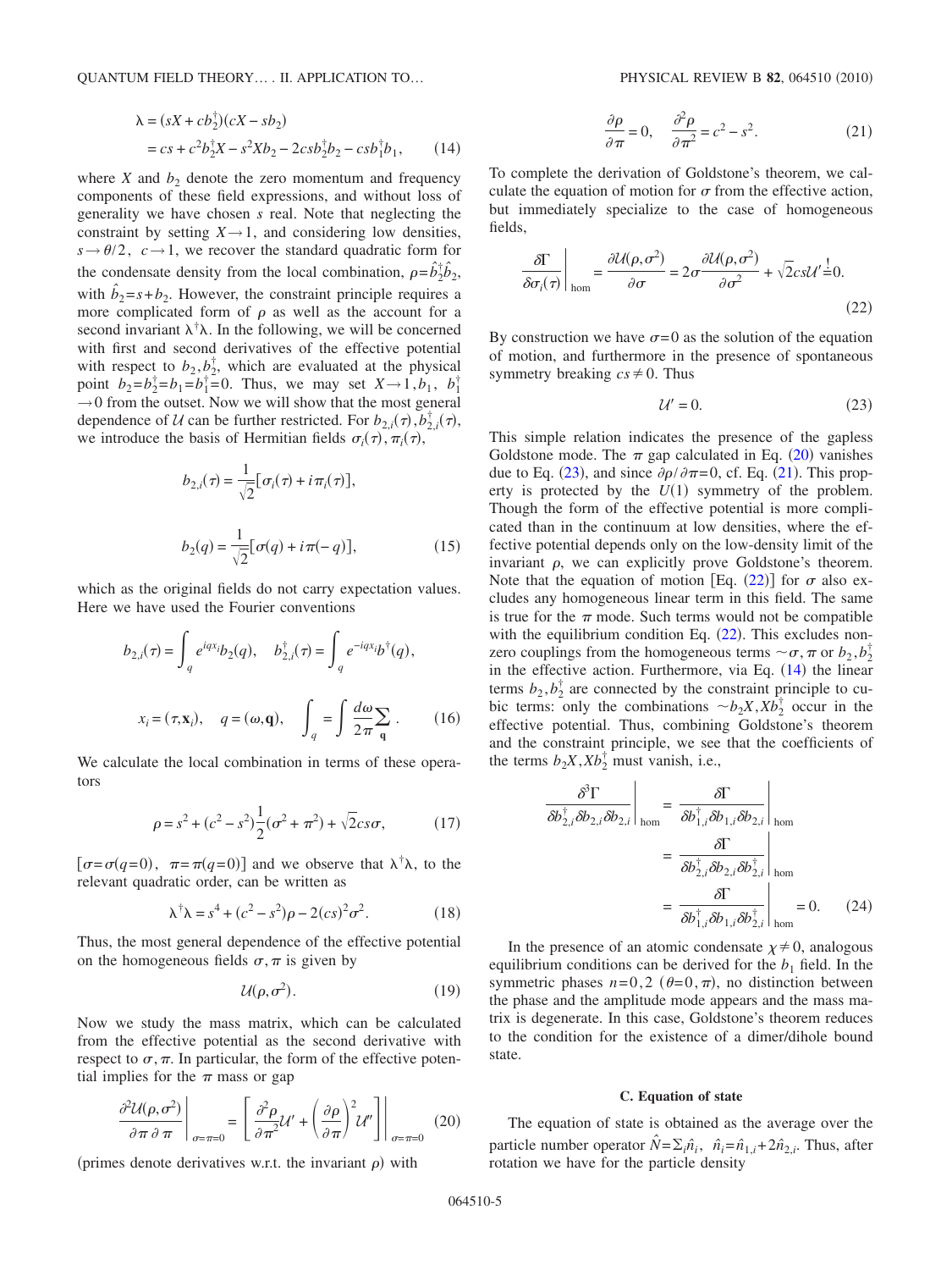<span id="page-5-1"></span>
$$
n = \langle \hat{N} \rangle / M^d = 2|s|^2 + (c^2 - |s|^2) [\langle b_1^{\dagger} b_1 \rangle + 2 \langle b_2^{\dagger} b_2 \rangle] + 2c[s^* \langle Xb_2 \rangle + s \langle b_2^{\dagger} X \rangle] = -\frac{\partial \mathcal{U}}{\partial \mu}.
$$
 (25)

The second equality results from the path integral representation of the effective action and is due to the coupling  $-\mu \hat{N}$ in the microscopic action. The connected two-point functions are given by the traces of the full Green's functions for  $b_1$ and  $b_2$ . A convenient shorthand to relate the connected Green's functions to its one-particle irreducible counterpart is  $\xi = (b_1^{\dagger}, b_1, b_2^{\dagger}, b_2),$ 

$$
\langle b_1^{\dagger} b_1 \rangle = \langle \xi_1 \xi_2 \rangle = \text{Tr } G_{12}, \quad \langle b_2^{\dagger} b_2 \rangle = \langle \xi_3 \xi_4 \rangle = \text{Tr } G_{34},
$$

$$
G_{ab} = (\Gamma^{(2)-1})_{ab}, \quad \Gamma^{(2)}_{ab} = \frac{\delta^2 \Gamma}{\delta \xi_a \delta \xi_b}.
$$
(26)

where we suppress spatial or momentum indices. Tr runs over these as well as over the internal (field-space) indices. More explicit formulas will be discussed in the next section. Furthermore, the three-point correlation is related to the oneparticle irreducible three-point vertex via Eq.  $(25)$  $(25)$  $(25)$  (cf., e.g., Ref. [18](#page-19-18))

$$
\langle Xb_2 \rangle = -\langle b_1^{\dagger} b_1 b_2 \rangle - \langle b_2^{\dagger} b_2 b_2 \rangle
$$
  
= 
$$
\sum_{a,b,c} \text{Tr} [G_{1a} G_{2b} + G_{3a} G_{4b}] G_{4c} \Gamma^{(3)}_{abc},
$$
  

$$
\Gamma^{(3)}_{abc} = \frac{\delta^3 \Gamma}{\delta \xi_a \delta \xi_b \delta \xi_c}.
$$
 (27)

At this point, we stress that the parameter  $|s|^2$  in the equation of state  $[Eq. (25)]$  $[Eq. (25)]$  $[Eq. (25)]$  must not be interpreted as the condensate fraction, though the formal appearance naively suggests such an interpretation. Instead,  $2|s|^2$  should be seen as the classical or mean-field contribution to the total particle density, and the rest of the equation is due to fluctuations on top of this mean-field state. A standard interpretation of the above equation is only possible in the low-density limits *n*  $\rightarrow$  0, 2. Omitting the three-point correlations, Eq. ([25](#page-5-1)) reduces to leading order to the familiar form from thermodynamics in the continuum for  $\theta \rightarrow 0$  while taking a similar structure for  $\theta \rightarrow \pi$ ,

$$
\theta \approx 0:n = 2(\delta\theta/2)^2 + \langle b_1^{\dagger}b_1 \rangle + 2\langle b_2^{\dagger}b_2 \rangle,
$$
  

$$
\theta \approx \pi:n = 2 - [2(\delta\theta/2)^2 + \langle b_1^{\dagger}b_1 \rangle + 2\langle b_2^{\dagger}b_2 \rangle].
$$
 (28)

In these cases,  $\delta\theta/2$  may be interpreted as the condensate order parameter. We furthermore observe from Eq.  $(25)$  $(25)$  $(25)$  that around  $\theta = \pi/2$  there is a point where fluctuations are strongly suppressed compared to the mean-field contribution due to a cancellation. For a proper definition of the condensate fraction in the system, we can use the Gutzwiller expression for the original boson operator expectation,  $\langle b_i \rangle = sc$ , however, with the value of  $\theta$  determined from the implicit condition Eq.  $(23)$  $(23)$  $(23)$ . More generally, we emphasize that Eqs.  $(23)$  $(23)$  $(23)$  and  $(25)$  $(25)$  $(25)$  provide the two exact, but implicit conditions that determine the two parameters  $\theta$ ,  $\mu$ . A further nonzero

expectation value for the single atom degree of freedom, described by  $\chi \neq 0$ , adds a further such condition analogous to Eq.  $(23)$  $(23)$  $(23)$ .

Our effective action formalism is capable to describe the system at any finite temperature. Calculations in this regime are beyond the scope of this paper, but let us sketch how the high-temperature disordered phase is described within our theory. Increasing the temperature in the system will populate the connected parts of Eq.  $(25)$  $(25)$  $(25)$  increasingly such that at the phase transition to the symmetric phase without symmetry breaking  $f_1, f_2 \rightarrow 0$ . In other words, the condensate angles vanish,  $\theta$ ,  $\chi$   $\rightarrow$  0. We may interpret this scenario as the complete population of the "vacuum amplitude"  $f_0$ , which is needed to fulfill the holonomic constraint but does not enter the equation of state. The effect of destruction of the order parameters can also be seen from the condition  $m_{\pi}^2$  $=\frac{\partial^2 U}{\partial \pi^2}$ =0. A finite temperature will act to generate a positive thermal mass or gap contribution, such that at some temperature there exists no finite  $\theta$ ,  $\chi$  and a gapless mode ceases to exist. At this point, where Goldstone's theorem can no longer be satisfied, the symmetry-broken phases become unstable and the system enters the disordered hightemperature phase.

## **III. ASF-DSF PHASE BORDER**

<span id="page-5-0"></span>In this section we embark the calculation of the phase border. We will study the phase border by approaching it from the dimer superfluid side where there is no atomic condensate and calculate at which interaction strength the atoms become unstable toward an atomic superfluid. Thus, we first provide the explicit form of the Hamiltonian in the presence of a dimer superfluid, but for atoms in the normal phase. We then consider the low-density limits  $n \rightarrow 0, 2$ . In these limits, we can establish a controlled small-density expansion describing the deviation from exactly  $n=0,2$ . The central objects for the discussion are the atomic and dimer (dihole) Green's functions, which we know exactly in the limits *n*  $=0,2.^{10}$  $=0,2.^{10}$  $=0,2.^{10}$  The analysis reveals the intuitive result that the leading many-body effect is a modification of the vacuum  $(n \cdot n)$  $=0,2$ ) Green's functions due to the condensate mean field. The dominant fluctuations in these limits are thus vacuum fluctuations renormalizing the Green's functions while the many-body effects can be captured in terms of a Bogoliubov or spin-wave theory. More specifically, we find that vacuum fluctuations strongly modify the relation  $\mu(U)$  compared to the mean-field relation  $\mu(U) = -U/2$  while the role of manybody effects consists mainly in depletion effects in the equation of state. We find that the high-energy vacuum fluctuations have a much more pronounced quantitative effect on the phase border than the condensate depletion in the limit  $n \rightarrow 0$ . For  $n \rightarrow 2$  instead, both effects are rather small, which may be understood in terms of an already tightly bound dihole state in the region of atom criticality. Based on these insights, we do not expect a strong shift in the phase border in the region  $n=1$ , which takes place at even stronger coupling, and thus more deeply bound two-particle states. We therefore propose an extrapolation of the scheme from the controlled limits  $n \approx 0, 2$  to the intermediate regime  $n \approx 1$ .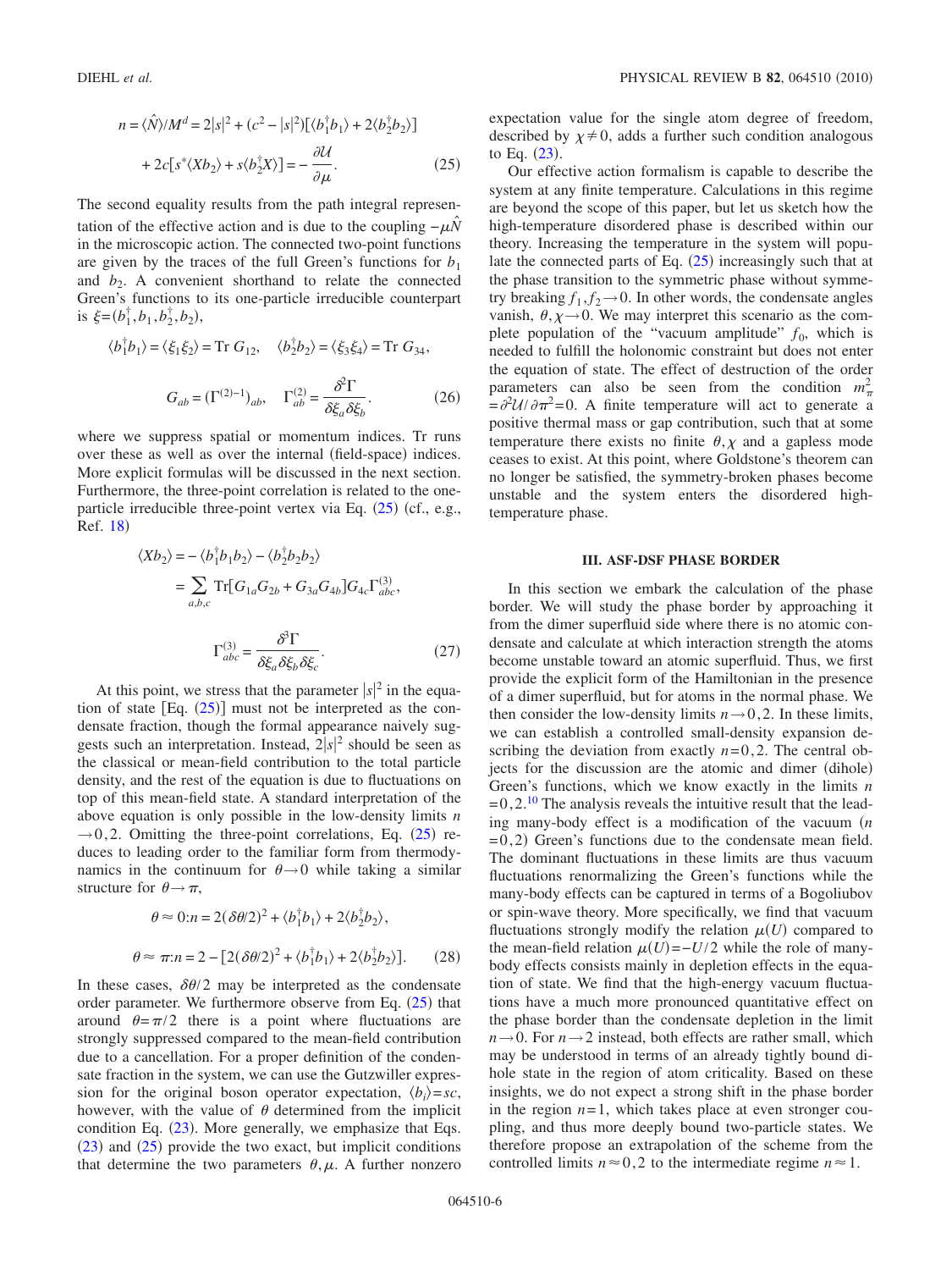# **A. Rotated Hamiltonian for the dimer superfluid phase**

Let us now focus on the phase border to the dimer superfluid state. As anticipated above, we address it from the dimer superfluid (DSF) side where  $|1\rangle$  is not macroscopically populated and thus  $\chi = 0$ . The kinetic- and potential-energy operators read, in the new field coordinates,

$$
K_i^{(10)} = b_{1,i}^{\dagger} (c b_{0,i} - s^* b_{2,i}), \quad K_i^{(21)} = (s^* b_{0,i}^{\dagger} + c b_{2,i}^{\dagger}) b_{1,i},
$$
  

$$
P_i^{(11)} = b_{1,i}^{\dagger} b_{1,i}, \quad P_i^{(22)} = (s^* b_{0,i}^{\dagger} + c b_{2,i}^{\dagger}) (s b_{0,i} + c b_{2,i})
$$
(29)

with  $c \equiv \cos \theta/2$ ,  $s \equiv \sin \theta/2e^{2i\phi}$  as above. We can now write the Hamiltonian operator in terms of the new variables and implement the constraint via  $b_{0,i} \rightarrow X_i = (1 - \hat{n}_{1,i} - \hat{n}_{2,i})$ , absorbing the phase of  $b_0$  into the remaining two degrees of freedom as discussed in Sec. [II A.](#page-1-2) Further making use of the projective property  $X_i^2 = X_i$  we find

$$
H[b_1, b_2] = H_{\text{kin}}^{(10)} + H_{\text{kin}}^{(21)} + H_{\text{kin}}^{(\text{split})} + H_{\text{pot}},
$$

<span id="page-6-1"></span>
$$
H_{\text{kin}}^{(10)} + H_{\text{kin}}^{(21)} = -J \sum_{\langle i,j \rangle} \left[ (c^2 + 2|s|^2) b_{1,i}^\dagger X_i X_j b_{1,j} \right. + (2|s|^2 + c^2) b_{1,i}^\dagger b_{2,i} b_{2,j}^\dagger b_{1,j} - 3c(s b_{1,i}^\dagger X_i b_{2,j}^\dagger b_{1,j} + s^* b_{1,i}^\dagger b_{2,i} X_j b_{1,j} \right],
$$

$$
H_{\text{kin}}^{(\text{split})} = -\sqrt{2}J\sum_{\langle i,j\rangle} \left[ (c^2 - |s|^2) b_{2,i}^{\dagger} b_{1,j} X_j b_{1,j} + c(s^* X_i b_{1,i} X_j b_{1,j} -sb_{2,i}^{\dagger} b_{1,i} b_{2,j}^{\dagger} b_{1,j}) + \text{H.c.} \right],
$$
  
\n
$$
H_{\text{pot}} = (-2\mu + U)M|s|^2 + (-2\mu + U)(c^2 - |s|^2) \sum_i b_{2,i}^{\dagger} b_{2,i}
$$
  
\n
$$
+ [-\mu - (-2\mu + U)|s|^2] \sum_i b_{1,i}^{\dagger} b_{1,i}
$$
  
\n
$$
+ (-2\mu + U)c \sum_i [sb_{2,i}^{\dagger} X_i + s^* X_i b_{2,i}].
$$
 (30)

We remind the reader that, as shown in Ref. [10](#page-19-9) and briefly discussed in Sec. [II A,](#page-1-2) these operators  $b_{1,2}$  may be interpreted as standard bosonic operators. The cubic term in the second line of  $H_{\text{pot}}$  can be omitted from the outset, and we will do this in the following. As argued above, the coefficient of the linear part has to vanish due to the equation of motion, i.e., the equilibrium condition, and the cubic parts are connected to the linear ones via Eq.  $(24)$  $(24)$  $(24)$ , such that their coefficient has to vanish as well. However, this does not exclude the possibility of *nonlocal* cubic terms as they appear in the kinetic terms of the Hamiltonian. The total Euclidean action in the presence of condensation reads

$$
S[b_1, b_2] = \int d\tau \left( \sum_i b_{1,i}^\dagger \partial_\tau b_{1,i} + b_{2,i}^\dagger \partial_\tau b_{2,i} + H[b_1, b_2] \right),\tag{31}
$$

where the Hamiltonian is to be interpreted in the Heisenberg picture and as a function of classical field variables. Quantizing this theory with the functional integral leads precisely to the representation of the effective action Eq.  $(7)$  $(7)$  $(7)$ .

### **B.** Low-density limits  $n \approx 0,2$

In the following, we will analyze the theory in the vicinity of the physical vacua where  $n \approx 0, 2$ , described by  $\theta_0 \approx 0, \pi$ . The limits  $n=0,2$  have been discussed in Ref. [10](#page-19-9) in detail. The Hamiltonians governing these situations describe the scattering of few particles in the absence of many-body effects and can be written as

$$
H_{n} = -\sum_{\langle i,j \rangle} \left[ g_{n,1} b_{1,i}^{\dagger} X_{i} X_{j} b_{1,j} + g_{n,2} b_{2,j}^{\dagger} b_{1,j} b_{1,i}^{\dagger} b_{2,i} \right. \\ \left. + \sqrt{2} J (b_{2,i}^{\dagger} b_{1,i} X_{j} t_{1,j} + b_{1,j}^{\dagger} X_{j} b_{1,i}^{\dagger} b_{2,i}) \right] \\ + \sum_{i} \left[ (U - 2\mu_{n}) \hat{n}_{2,i} - \mu_{n} \hat{n}_{1,i} \right]. \tag{32}
$$

The operators  $b_{12}$  represent the bosonic single and twoparticle excitations, corresponding to atoms and dimers, respectively, holes and diholes. Here, for  $n=0$  we have  $g_{0,1}$  $=$ *J*,  $g_{0,2}$ =2*J*,  $\mu_0$ = $\mu$  and for *n*=2,  $g_{2,1}$ =2*J*,  $g_{2,2}$ =*J*,  $\mu_2$ =  $-\mu + U$ . At these points the exact solution of the (two-body) scattering problem, and thereby an exact calculation of the atomic and dimer Green's function, is available as shown in Ref. [10.](#page-19-9) While the case of the atomic Green's function is trivial as there are no renormalization effects in the vacuum, for the dimers/diholes we find the results

<span id="page-6-0"></span>
$$
G_d^{-1}(\omega; \mu_0, \mathbf{k}) = U + \left[ \int \frac{d^d q}{(2\pi)^d} \frac{1}{-2(\epsilon_{\mathbf{q}} + \epsilon_{\mathbf{q}-\mathbf{k}}) + i\omega - 2\mu_0} \right]^{-1},
$$
  

$$
G_h^{-1}(\omega; \mu_2, \mathbf{k}) = U + \frac{3}{4} (i\omega - 2\mu_2)
$$

$$
+ \frac{1}{4} \left[ \int \frac{d^d q}{(2\pi)^d} \frac{1}{-4(\epsilon_{\mathbf{q}} + \epsilon_{\mathbf{q}-\mathbf{k}}) + i\omega - 2\mu_2} \right]^{-1}.
$$
(33)

We will now perform a controlled expansion in the condensate angle deviation  $\delta\theta \le 1$  from the special points  $\theta_0 = 0, \pi$ . It corresponds to a Bogoliubov approximation for the condensation physics but with coupling constants obtained from the exact solution of the vacuum scattering problem. The procedure amounts to a resummation of ladder diagrams. These vacuum fluctuations are responsible for strong shifts in the phase border as we will see.

Our expansion is defined with Hamiltonians of the form

$$
H = H_n + \frac{\delta \theta}{2} \delta H_n + \mathcal{O}(\delta \theta^2). \tag{34}
$$

The additional Hamiltonian  $\delta H_n$  generates new scattering vertices which are  $O(\delta\theta)$ . Diagrams with more than one of the new vertices may thus be discarded, and we may restrict our attention to diagrams with at most one of them. They will be discussed in a moment.

In the low-density cases  $n \approx 0.2$  the discussion can be lead in parallel due to the similar mathematical structure of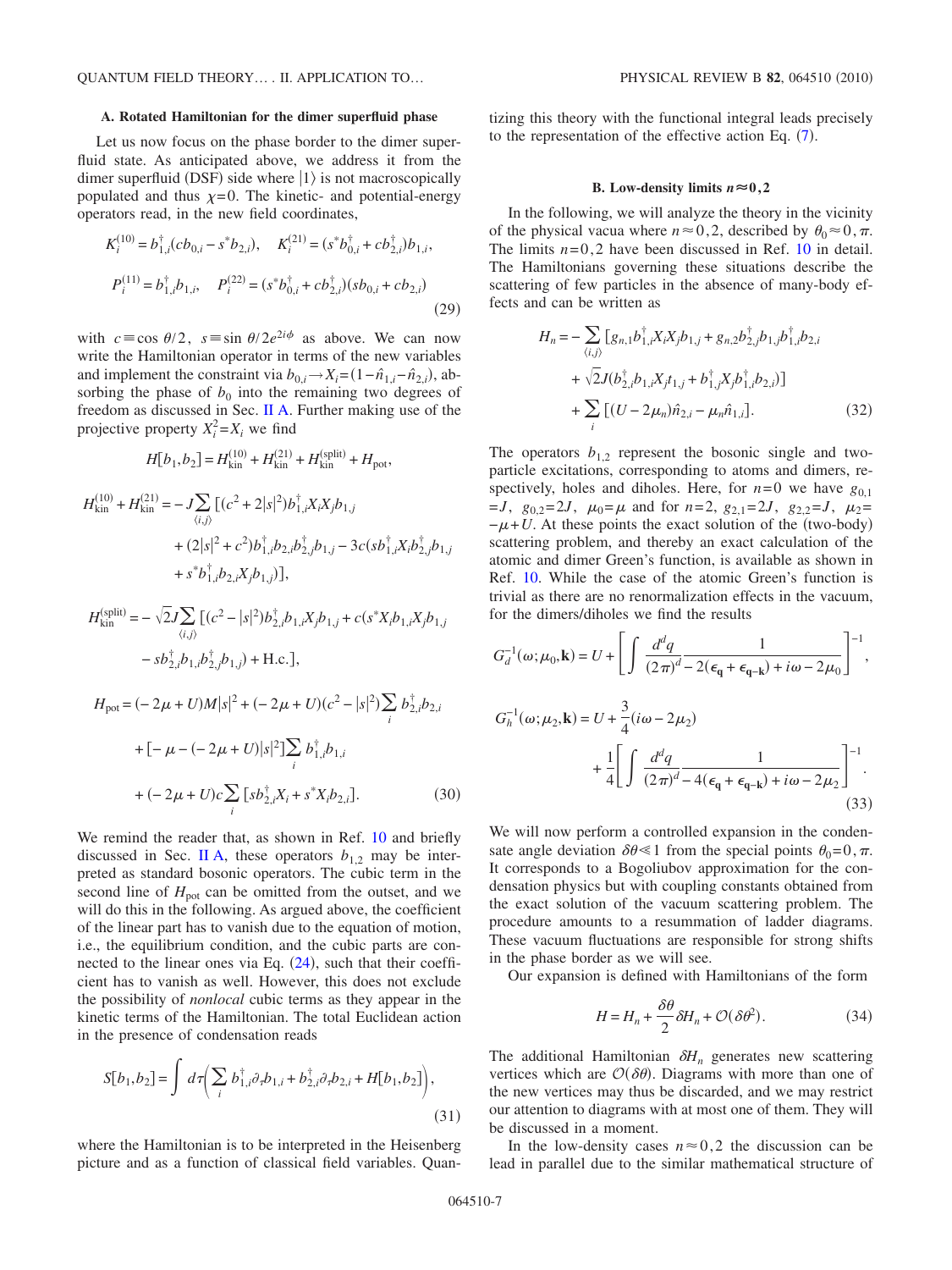the Hamiltonians. Around  $\theta_0 = 0$ , we replace  $c = 1$ ,  $s = \delta\theta/2$ and the additional Hamiltonian reads

$$
\delta H_0 = -J \sum_{\langle i,j \rangle} \sqrt{2} \left[ X_i b_{1,i} X_j b_{1,j} - b_{2,i}^\dagger b_{1,i} b_{2,j}^\dagger b_{1,j} \right] + X_i b_{1,i} b_{1,j}^\dagger b_{2,j} + \text{H.c.}
$$
 (35)

Similarly, around  $\theta_0 = \pi$ , setting *s*=1, *c*=− $\delta\theta$ /2 we find

$$
\delta H_2 = -\delta H_0. \tag{36}
$$

Note, that the zero-order Hamiltonians  $H_n$  are related by a more complicated transformation of parameters, reflecting the absence of a particle-hole symmetry.

Let us now discuss the impact of the additional Hamiltonian. The stability of the ASF phase is encoded in the full atomic-mass matrix, i.e., the inverse Green's function  $G_1^{-1}(\omega;\mu,\mathbf{q})$  at zero frequency and momentum. If the eigenvalues of the mass matrix are all positive, the phase without atomic condensate (i.e., the condensed dimer phase) is stable. The instability toward a state with atomic condensate can thus be inferred from the vanishing of an eigenvalue of this matrix or

$$
\det G_1^{-1}(\omega = 0; \mu, \mathbf{q} = 0) = 0. \tag{37}
$$

<span id="page-7-0"></span>Thus we discuss the beyond mean-field effects modifying the inverse atomic Green's function. From the exact solutions of the vacuum problems at  $\theta_0=0$ ,  $\pi$  we know that in these limits the inverse atom Green's function is not directly renormalized: there are no diagrams in the vacuum limits which cause renormalization, but clearly, the function  $\mu(U)$  entering the atom propagator changes when taking the exact dimer or dihole Green's function into account. We now concentrate on the effects of  $\delta H_n$ . At linear order in  $\delta \theta$ , we find a direct condensate contribution to the atom inverse propagator on the off-diagonal. This is the contribution familiar from Bogoliubov theory in the low-density limit, and we see that our generalization to arbitrary density produces such a structure also at high density. Now we have to consider the effect of the new vertices. As argued above, we can restrict ourselves to diagrams carrying a single one of them. We focus on diagrams which renormalize the inverse atom propagator. These are tadpole diagrams. The diagrams renormalizing the diagonal entries must be  $\mathcal{O}(\delta\theta^2)$  in order to ensure particle-number conservation. The diagrams renormalizing the off-diagonal entries must involve one of the new vertices  $\mathcal{O}(\delta \theta)$ , and the trace over the inner line scales with a function  $f(\delta\theta)$  with  $f(0)=0$ . Consequently, the fluctuation contributions are higher than linear order for both diagonal and off-diagonal entries and can be discarded. Thus, the full atomic mass matrix at  $\mathcal{O}(\delta\theta)$  reads [we separate true potential (binding) energy from kinetic energy,  $\mu(U)$  $=E_b(U)/2 - Jz$  at  $n \approx 0$  and  $\mu(U) = -E_b(U)/2 + U + 2Jz$  at *n*  $\approx$  2,<sup>[10](#page-19-9)</sup> *z*=2*d* the lattice coordination number]

$$
G_{1,\theta_0=0}^{-1}(\omega=0;\mu,\mathbf{q}=0) = \begin{pmatrix} -E_b(U)/2 & 2\sqrt{2}Jz\delta\theta/2\\ 2\sqrt{2}Jz\delta\theta/2 & -E_b(U)/2 \end{pmatrix},
$$

$$
G_{1,\theta_0=\pi}^{-1}(\omega=0;\mu,\mathbf{q}=0) = \begin{pmatrix} -E_b(U)/2 & -2\sqrt{2}Jz\,\delta\theta/2\\ -2\sqrt{2}Jz\,\delta\theta/2 & -E_b(U)/2 \end{pmatrix},\tag{38}
$$

Hence we conclude that the dominant effect beyond meanfield theory, which implies the simple linear relation  $\mu(U)$  $=$  *U*/2 for the binding energy [see Ref. [3,](#page-19-2) but the argument is repeated below Eq. ([43](#page-8-1)) for convenience], comes from vacuum fluctuations, which determine the value of  $\mu(U)$  [or, equivalently,  $E_b(U)$  as a function of the interaction strength *U*. These high-energy fluctuations are responsible for shifts of the critical point.

The critical interaction strength can now be extracted from the characteristic equation Eq.  $(37)$  $(37)$  $(37)$  which read explicitly, in both limits,

$$
[-E_b(U_c)/2]^2 - 2(J_z \delta \theta)^2 = 0.
$$
 (39)

The physical solution is given by  $E_b(U_c) = -2\sqrt{2}Jz\delta\theta$ , i.e., in the vacuum limit  $\delta\theta \rightarrow 0$  also the binding energy vanishes. Thus, the critical interaction strength for the formation of the dimer or dihole bound state coincides with the energy scale of the single particle excitations (atoms or holes) becoming critical. In these limits, we may quantitatively estimate the dependence of the interaction strength on e.g., the condensate fraction in two and three dimensions. In  $d=3$ , the binding energy starts quadratically due to the non-analyticity in the fluctuation integral. In contrast, in  $d=2$ , the fluctuation integral features the well known logarithmic behavior. This yields, in dimensionless units, the physical solutions

$$
n \to 0:d = 3:\tilde{U}_c = \tilde{U}_0(1 + 2^{3/4}\sigma\sqrt{\delta\theta}),
$$

$$
d = 2:\tilde{U}_c = 2\pi \left(\log\frac{4\sqrt{2}\delta\theta}{\Lambda^2}\right)^{-1}
$$

$$
n \to 2;\ d = 3:\tilde{U}_c = \tilde{U}_2\left(1 + 2^{-3/4}\sigma\frac{|\tilde{U}_2| - 3}{|\tilde{U}_2|}\sqrt{\delta\theta}\right),
$$

$$
d = 2:\tilde{U}_c = -3 + \pi \left(\log\frac{2\sqrt{2}\delta\theta}{\Lambda^2}\right)^{-1} \tag{40}
$$

with  $\tilde{U}_0 \approx -4/3$ ,  $\sigma \approx 0.42$ ,  $\Lambda \approx 5.50$ , and  $\tilde{U}_2 \approx -11/3$  <sup>15</sup>. We note that due to the formation of the dihole bound state at a finite interaction strength despite the logarithmic dependence of the fluctuation integral, also the critical interaction strength for  $n \rightarrow 2$  remains finite.

Importantly, we find a *non-analytic* dependence of the critical interaction strength on the condensate density  $\delta\theta$ which is due to the strong fluctuation effects in the vicinity of the bound state formation. This is in contrast to the mean field result, which shows a linear dependence on the condensate angle  $\delta\theta = \sqrt{2n}$  (see Ref. <sup>[3](#page-19-2)</sup> and Eq. ([45](#page-8-2)) below).

### **C. Phase diagram**

<span id="page-7-1"></span>The analysis of the low-density limits in the last paragraph reveals that the strongest beyond mean-field effect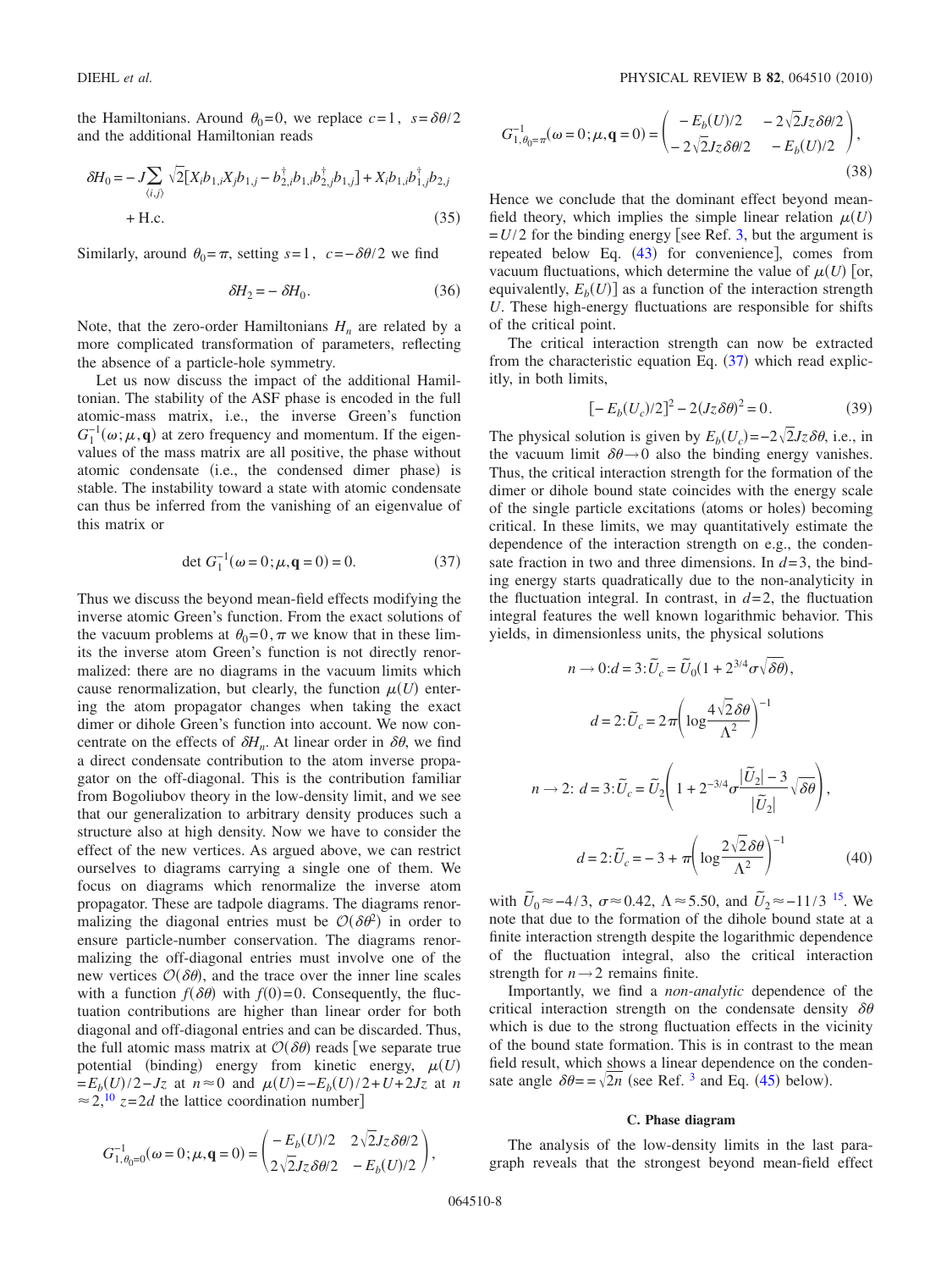comes from the high-energy vacuum fluctuations renormalizing the relation  $\mu(U)$  away from its mean-field value  $\mu$  $=$  *U*/2. In our practical implementation of the calculation of the phase boundary, we will rely on this separation of vacuum and many-body effects. For the calculation of the phase diagram at a fixed total density *n*, we now also take modifications of the mean-field equation of state  $n=2|s|^2$  into account. We discuss the equation of state  $[Eq. (25)]$  $[Eq. (25)]$  $[Eq. (25)]$  in an approximation where we omit the three-point correlations from the outset. Furthermore, in our concrete computations, we restrict ourselves to the calculation of the atomic depletion  $\langle b_1^{\dagger} b_1 \rangle$ . We will find that this contribution is small compared to the condensate part and thus has a small influence on the phase border only—the dominant effect shifting the border stems from the vacuum fluctuations leading to a strong modification of  $\mu(U)$ . Based on this observation, we do not expect that the dimer depletion strongly modifies the phase border.

In order to calculate the atomic depletion, we first consider the quadratic spin-wave theory

$$
S_{1}[b_{1}^{\dagger}, b_{1}] = -J\sum_{\langle i,j\rangle} [(c^{2} + 2|s|^{2})b_{1,i}^{\dagger}b_{1,j} + \sqrt{2}c(s^{*}b_{1,i}b_{1,j} + sb_{1,i}^{\dagger}b_{1,i}^{\dagger})] + [-\mu - (-2\mu + U)|s|^{2}] \sum_{i} b_{1,i}^{\dagger}b_{1,i}.
$$
  
\n
$$
= \frac{1}{2} \int_{q} [b_{1}^{\dagger}(q), b_{1}(-q)] \left( \frac{i\omega + p_{q}}{\Delta_{q}} - \frac{\Delta_{q}}{-i\omega + p_{q}} \right)
$$
  
\n
$$
\times \begin{bmatrix} b_{1}(q) \\ b_{1}^{\dagger}(-q) \end{bmatrix},
$$
  
\n
$$
p_{q} = p_{0} + \delta p_{q}, \quad p_{0} = -\mu(1 - 2s^{2}) - Us^{2} - Jz(1 + s^{2}),
$$
  
\n
$$
\delta p_{q} = 2(1 + s^{2})\delta \epsilon_{q},
$$
  
\n
$$
\Delta_{q} = \Delta_{0} + \delta \Delta_{q}, \quad \Delta_{0} = 2\sqrt{2}Jzcs, \quad \delta \Delta_{q} = 4\sqrt{2}cs\delta \epsilon_{q},
$$
  
\n
$$
\delta \epsilon_{q} = J\sum_{\lambda} (1 - \cos q_{\lambda}).
$$
  
\n(41)

The matrix in the second line is the inverse atomic Green's function in frequency and momentum space  $G_1^{-1}(\omega;\mu,\mathbf{q})$ . With these preparations, the approximate equation of state and the atomic depletion is found to be

<span id="page-8-3"></span>
$$
n = 2|s|^2 + (c - |s|^2)\langle b_1^{\dagger}b_1 \rangle,
$$
  

$$
\langle b_1^{\dagger}b_1 \rangle = \text{Tr } G_1(\omega; \mu, \mathbf{q}) = \frac{1}{2} \int \frac{d^d q}{(2\pi)^d} \left( \frac{p_{\mathbf{q}}}{\sqrt{p_{\mathbf{q}}^2 - \Delta_{\mathbf{q}}}} - 1 \right),
$$
(42)

where we have performed the frequency integral by closing the contour in the upper half plane.

As stated above, we consider the renormalization effects on the inverse atom propagator which are present already in the vacuum problem. These are encoded in the value of the chemical potential  $\mu(U)$  and depend on dimension. The condition determining  $\mu$  reads

$$
G_{d/h}^{-1}(\omega = 0; \mu, \mathbf{q} = 0) = 0, \tag{43}
$$

<span id="page-8-1"></span>where in the vicinity of  $n=0$  we use the full dimer Green's function  $G_d$  and close to  $n=2$  the dihole expression  $G_h$  as given in Eq.  $(33)$  $(33)$  $(33)$ . In contrast, in the mean-field approximation which uses the "bare" inverse dimer propagator *i*  $-2\mu$ +*U*, the above condition evaluates to  $\mu$ (*U*) = - |*U*|/2 independent of dimension and of whether we are close to zero or maximum filling. The critical point is determined by the atoms becoming unstable toward condensation. This is indicated by the condition

$$
\det G_1^{-1}(\omega = 0; \mu, \mathbf{q} = 0) = p_0^2 - \Delta_0^2 = 0. \tag{44}
$$

<span id="page-8-4"></span>We solve the system of Eqs.  $(42)$  $(42)$  $(42)$ – $(44)$  $(44)$  $(44)$  in two and three di-mensions numerically. In particular, Eq. ([43](#page-8-1)) decouples from the other two equations within our approximation scheme yielding the renormalized relation  $\mu(U)$ , such that we merely need to solve Eqs.  $(42)$  $(42)$  $(42)$  and  $(44)$  $(44)$  $(44)$  with  $\mu(U)$  as an input. The result for the phase diagram is plotted in Fig. [1.](#page-1-0) We compare these results to the mean-field approximation, which uses  $\mu = U/2$  and  $n = 2\vert s \vert^2$  for the equation of state, resulting in the critical interaction

$$
\frac{U_c}{Jz} = -2(\sqrt{1 - n/2} + \sqrt{n})^2.
$$
 (45)

<span id="page-8-2"></span>As anticipated above, the beyond mean-field effects are mainly due to the fluctuations accompanying the bound-state formation, which strongly modify the relation  $\mu(U)$  as compared to the mean-field value, while we find a subdominant role of the many-body depletion effects. The shape of the phase boundary directly reflects the non-analytic, dimension dependent behavior associated to the bound state formation. The quantitative effect is more pronounced below half filling than above. This may be traced back to the fact that the domain where nonperturbative fluctuation effects play a role is smaller in the high density regime than at small densities, cf.  $^{10}$ . A simple picture can be given as follows: In the limits  $n \rightarrow 0,2$ , the criteria for the atom criticality (zero eigenvalue of  $G_1^{-1}$ ) and the microscopic bound state formation (zero eigenvalue of  $G_{d/h}^{-1}$  coincide and fluctuation effects on the phase boundary are substantial. Moving away from these limits, the absolute value of the critical interaction increases, and the microscopic bound state is already tightly bound at the point where atom criticality if reached. The critical line then approaches the mean field phase boundary up to small perturbative corrections. Thus, though our approximation is lacking a strict ordering principle when moving away from the limits  $n \rightarrow 0,2$ , we nevertheless expect the mean field re-sult to be rather accuate, see Figs. [2](#page-9-0) and [3](#page-9-1)).

# <span id="page-8-0"></span>**IV. MANY-BODY PHYSICS IN THE STRONG-COUPLING REGIME AND A CONTINUOUS SUPERSOLID**

In this section we investigate the system in the strongly correlated limit  $J/[U] \rightarrow 0$ . In particular, we identify a bicritical point at half filling of atoms  $(n=1)$ , at which homogeneous superfluid order (spontaneous phase symmetry breaking) and charge-density wave order (spontaneous translation symmetry breaking) are degenerate. The bicritical point is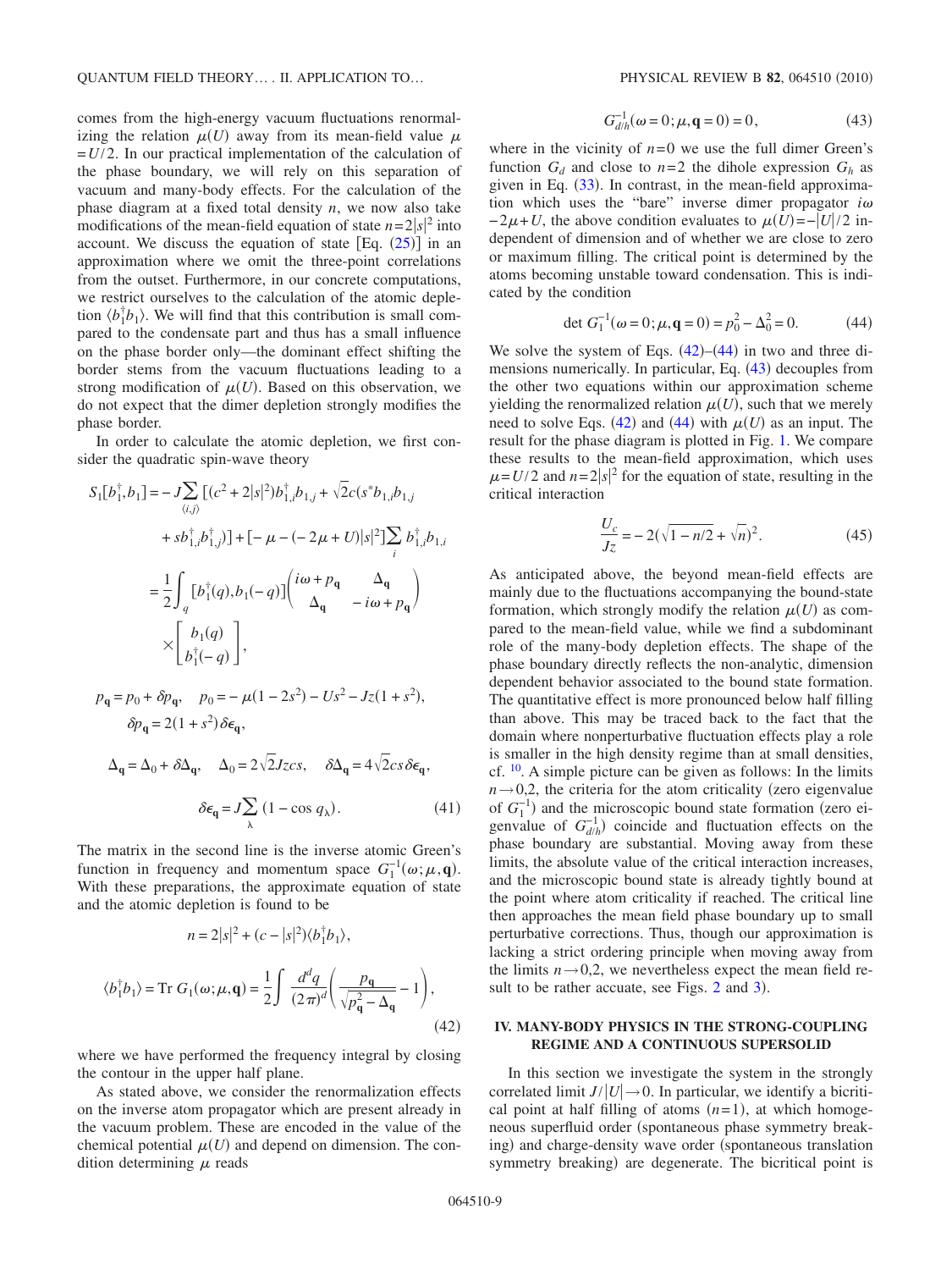<span id="page-9-0"></span>

FIG. 2. (Color online) ASF-DSF phase border for the attractive three-body hardcore constrained Bose-Hubbard model. The lower curve (black online) is the mean field result, while the upper (red online) and the middle (blue online) curves correspond to  $d=2,3$ . The crosses denote the endpoints of the critical ines. For high densities, the  $d=2,3$  results are very close to each other except for a tiny region close to maximal fillings.

due to a symmetry enhancement from the conventional  $U(1) \approx SO(2)$  to  $SO(3)$ , which is seen to be intimately connected to the three-body constraint. We term the system in this regime a continuous supersolid due to the degeneracy of phase and translation symmetry-breaking orders, where the order parameter may be rotated continuously from one to the other without energetic cost. This behavior is in contrast to other occurrences of supersolidity in bosonic systems.<sup>21</sup> Though this state is only reached asymptotically, it governs the physics in strong coupling and close to half filling, and we work out the observable consequences of this situation. We also propose a simple experiment to verify this scenario.

### **A. Analytical approach**

Before embarking the calculation, let us stress that our beyond mean-field approach is indispensable to settle these

<span id="page-9-1"></span>

FIG. 3. Condensate depletion due to the atomic two-point function in two dimensions. The overall shape of the curve with zero crossing and sign change is determined by the function  $c^2 - |s|^2$ premultiplying the two-point function, cf. Eq.  $(25)$  $(25)$  $(25)$ . The small overall size shows that the depletion effects produce only very tiny corrections to the phase border.

issues. Indeed, a straightforward comparison of the simple Gutzwiller mean-field energies of the dimer superfluid and a charge-density wave (CDW) state yields degenerate energies for these two states for all fillings. The Gutzwiller mean-field CDW state is given by  $|CDW\rangle = \prod_{i} e_{ven} |2\rangle_i |0\rangle_{i+1}$ , and for a fixed average density *n* has energy density  $E_{CDW}/M^d$  $=(U/2)n$ , which precisely equals the mean-field energy density  $E_{\text{DSF}}/M^d$  of the dimer superfluid for all particle densities. In consequence, the question of the correct ground state cannot be decided within the simple Gutzwiller mean-field theory (though a superfluid is clearly more plausible for incommensurate fillings). It is necessary to first integrate out the high-energy single-particle degrees of freedom, making the dimers true propagating and interacting physical excitations. Moreover, even the second-order perturbation theory is not fully conclusive as we will see. The deviation from the second-order result, calculated in Ref. [10,](#page-19-9) plays a key role in the following discussion.

In Ref. [10](#page-19-9) we have calculated the effective theory in the strong-coupling limit. Perturbatively integrating out the single-particle excitations up to fourth order and taking the constraint principle for the effective action into account, we found the low-energy effective Hamiltonian

<span id="page-9-4"></span>
$$
H_{\text{eff}} = -t \sum_{\langle i,j \rangle} (t_{2,i}^{\dagger} X_i X_j t_{2,j} - \lambda \hat{n}_{2,i} \hat{n}_{2,j}) - \mu_d \sum_i \hat{n}_{2,i} \tag{46}
$$

with  $t = 2J^2/|U|$ ,  $\mu_d$  the effective dimer chemical potential and the dimensionless ratio of nearest-neighbor interaction to hopping  $\lambda = v/(2t)$  discussed below. Since in the perturbative limit there are only virtual single-particle excitations, we may replace the constraint operator  $X_i = 1 - \hat{n}_{1,i} - \hat{n}_{2,i} \rightarrow 1$  $-\hat{n}_{2,i}$ . In this case we have the following mapping to effective spin 1/2 degrees of freedom, which will more clearly reveal the physics of the model

<span id="page-9-2"></span>
$$
s_j^+ = s_j^x + is_j^y \equiv (-j't_{2,j}^{\dagger} X_j,
$$
  
\n
$$
s_j^- = s_j^x - is_j^y \equiv (-j'X_jt_{2,j},
$$
  
\n
$$
s_j^z = \hat{n}_{2,j} - 1/2,
$$
\n(47)

where on the bipartite lattice with sublattices *A* and *B* we use  $(-)^{j}$  = + for *j* ∈ *A* and  $(-)^{j}$  = − for *j* ∈ *B*. Up to a constant the Hamiltonian then takes the form

$$
H_{\text{eff}} = 2t \sum_{\langle i,j \rangle} (s_i^x s_j^x + s_i^y s_j^y + \lambda s_i^z s_j^z) - \mu_d \sum_i s_i^z. \tag{48}
$$

<span id="page-9-3"></span>The anisotropy parameter  $\lambda = v/(2t)$  evaluates to  $\lambda = 1$  in the second-order perturbation theory, corresponding to an isotropic antiferromagnetic Heisenberg model—note the sign change in  $t$  due to the sublattice-dependent sign in Eq.  $(47)$  $(47)$  $(47)$ . The fourth-order calculation yields $^{22}$ 

$$
\lambda = 1 - 8(z - 1) \left(\frac{J}{U}\right)^2 < 1.
$$
 (49)

This result has been derived in Ref. [10,](#page-19-9) cf. Sec. VD2, Eq.  $(60)$  $(60)$  $(60)$ . It is obtained as the ratio of dimer-dimer interaction and dimer hopping coefficient calculated at fourth order. Next-tonearest-neighbor terms also appear at fourth order, but their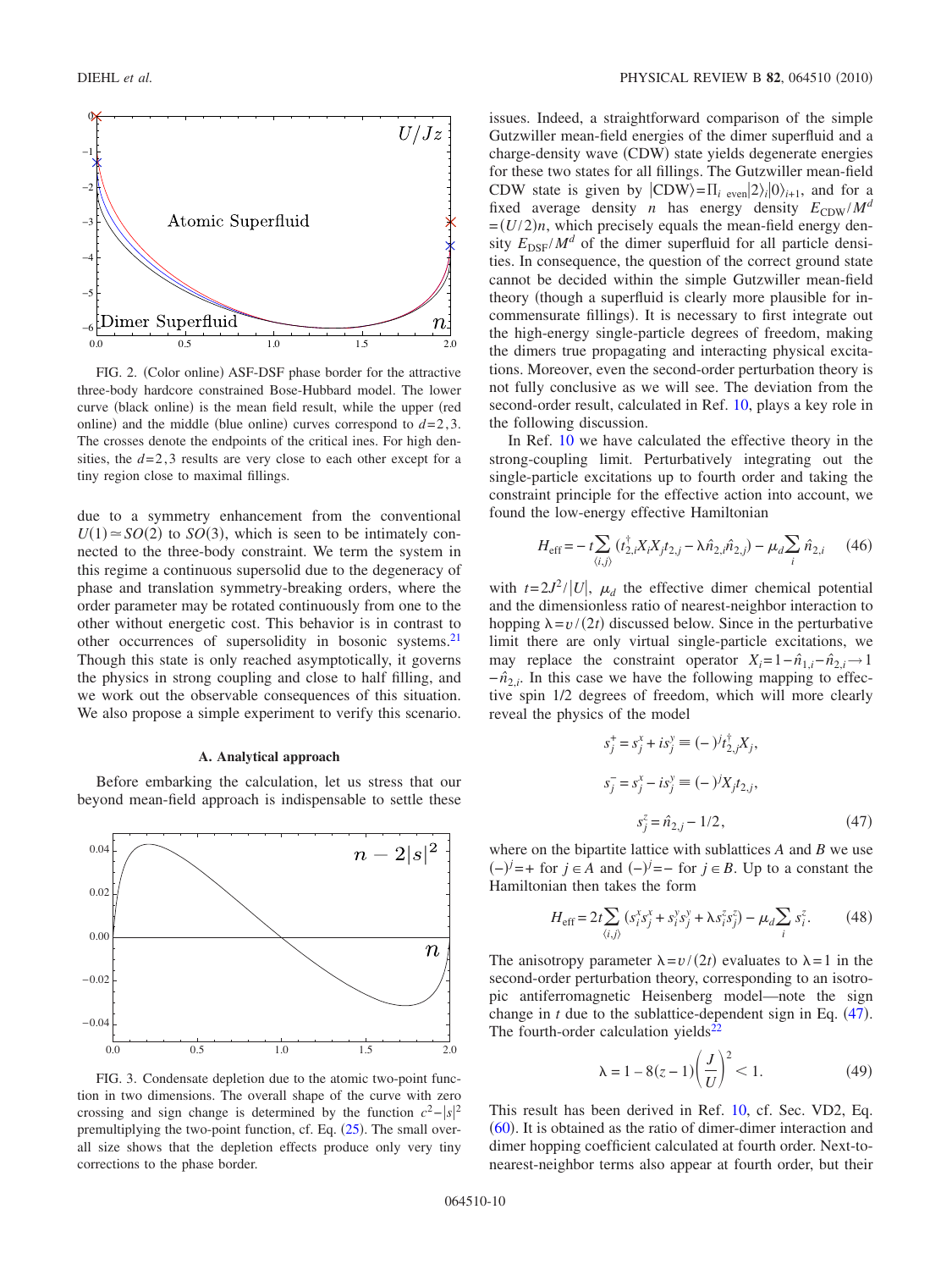numerical coefficient is much smaller than for the nearest neighbors due to the restricted pathways contributing to these terms, and are thus neglected.

For  $\lambda = 1$  and half filling of atoms  $n = 1$ , where the term involving the chemical potential vanishes, the system exhibits a symmetry enhancement from  $SO(2) \approx U(1)$  (corresponding to rotations in the *x*-*y* plane, or phase rotations, generated by  $\exp i\theta_zS^z \propto \exp i\theta_z\hat{N}$  with global operators  $S^{\alpha}$  $=\sum_i s_i^{\alpha}$ ,  $\hat{N}=\sum_i \hat{n}_{2,i}$  to *SO*(3) (corresponding to arbitrary rotations on the Bloch sphere  $\exp i\Sigma_{\alpha} \theta_{\alpha} S^{\alpha}$ ).

The  $SO(3)$  invariance of the quadratic part in Eq.  $(48)$  $(48)$  $(48)$ also implies a simple transformation behavior of the total Hamiltonian under a discrete particle-hole or chargeconjugation transformation: The special choice *U*  $= \exp(i\pi S^x)$  implements the mapping

$$
s_j^{\pm} \to U^{-1} s_j^{\pm} U = s_j^{\mp}, \quad s_j^{z} \to U^{-1} s_j^{z} U = -s_j^{z}.
$$
 (50)

Under such a transformation  $N \rightarrow M^d - N$  and, hence,  $S^z$  $\rightarrow M^{d}/2-S_z$ . The particle-hole symmetry makes the phase diagram of deeply bound dimers symmetric under the replacement  $\hat{n}_2 \rightarrow 1-\hat{n}_2$ . In general, such a symmetry is absent. Moreover, it is also not present in the opposite limit of strong repulsive interactions, which is asymmetric when  $\hat{n}_1$  is replaced with  $2-\hat{n}_1$ .

The  $SO(3)$  invariance is a peculiar feature of the leading order perturbation theory. Its physical origin is well understood in terms of the geometric argument which relates hopping and interaction paths, cf. Sec. IVD in the companion paper.<sup>10</sup> At second order, no other interaction processes can occur, and thus the hopping and interaction constants must be equal. However, as seen in Ref. [10,](#page-19-9) at fourth-order perturbation theory additional interaction processes yield  $\lambda < 1$ , thus reducing the symmetry to  $SO(2)$  and also spoiling the particle-hole symmetry. In addition, several other terms are generated, which describe next-to-nearest-neighbor hopping and interaction or three- and four-spin interactions. Nevertheless, the proximity to the Heisenberg point  $\lambda = 1$  has an impact on the phase diagram, and we will use its well-known properties to understand the phase diagram and the nature of the low-lying excitations in the perturbative regime.

The order parameter for this model is given by the expectation value of the Néel vector  $\hat{\mathcal{N}}^{\alpha} = \sum_{j} (-)^{j} s_i^{\alpha}$ . Its vector character is under *SO*(3),  $[S^{\alpha}, \hat{\mathcal{N}}^{\beta}] = i\epsilon_{\alpha\beta\gamma} \hat{\mathcal{N}}^{\gamma}$ , i.e., global spin rotations transform the Néel vector components into each other. Translating back to the original boson language, a finite  $\langle \hat{N}^z \rangle$  corresponds to charge-density wave order while finite values of  $\langle \hat{\mathcal{N}}^x \rangle$ ,  $\langle \hat{\mathcal{N}}^y \rangle$  indicate DSF order. For the isotropic Heisenberg model without magnetic field (or at half filling),  $[H, S^{\alpha}] = 0$  for all  $\alpha$ , and thus CDW and DSF order are degenerate. The perturbative limit of our model thus realizes a bicritical point $2<sup>3</sup>$  with two competing orders. Such an enhancement of internal symmetries is well known in magnetic systems, $11,12$  $11,12$  but less common and intuitive in physically realizable bosonic models, which usually only exhibit phase symmetry. Due to the degeneracy of phase and translation symmetry-broken states, both order parameters are generically nonzero, and we may term the state a continuous supersolid, whose experimental implications are studied below.

We can make this discussion even more explicit when changing from the spin to a hardcore boson language

$$
s_j^- = (-1)^j h_j, \quad s_j^+ = (-1)^j h_j^{\dagger}, \quad s_j^z = h_j^{\dagger} h_j - \frac{1}{2}, \qquad (51)
$$

where the hardcore bosons obey  $h_j^{\dagger 2} \equiv 0$ . We consider infinitesimal *SO*(3) transformation with the parameters  $\varepsilon_{\alpha} \le 1$ [ $\alpha$  $=[(x, y, z)]$ ,  $\delta s_j^{\alpha} = i[S, s_j^{\alpha}]$ , where  $S = \sum_{i \beta} \epsilon_{\beta} s_i^{\beta}$ . The explicit form of the above transformation reads  $(s_j^2 = s_j^x \pm is_j^y)$ 

$$
\delta s_j^+ = -ie s_j^z - ie_z s_j^+,
$$
  
\n
$$
\delta s_j^- = ie^* s_j^z + ie_z s_j^-,
$$
  
\n
$$
\delta s_j^z = -\frac{i}{2} e^* s_j^+ + \frac{i}{2} e s_j^-
$$
\n(52)

with  $\varepsilon = \varepsilon_x + i\varepsilon_y$ . In terms of bosonic hardcore operators one thus obtains

$$
\delta h_j^{\dagger} = (-1)^j \left[ -i\varepsilon \left( h_j^{\dagger} h_j - \frac{1}{2} \right) \right] - i\varepsilon_z h_j^{\dagger},
$$
  

$$
\delta h_j = (-1)^j \left[ i\varepsilon^* \left( h_j^{\dagger} h_j - \frac{1}{2} \right) \right] + i\varepsilon_z h_j,
$$
  

$$
\delta \left( h_j^{\dagger} h_j - \frac{1}{2} \right) = (-1)^j \left[ -\frac{i}{2} \varepsilon^* h_j^{\dagger} + \frac{i}{2} \varepsilon h_j \right].
$$
 (53)

Note that the last terms in the first and second lines are just usual gauge transformations.

The change in the operators results in the change in their mean-field values. If one introduces the usual superfluid order parameter  $\psi = \sum_j \langle h_j \rangle$  and the CDW order parameter N  $\equiv \langle \hat{\mathcal{N}}^z \rangle = \sum_j (-1)^j \langle (h_j^{\dagger} h_j - \frac{1}{2}) \rangle$ , then the corresponding change in the order parameters is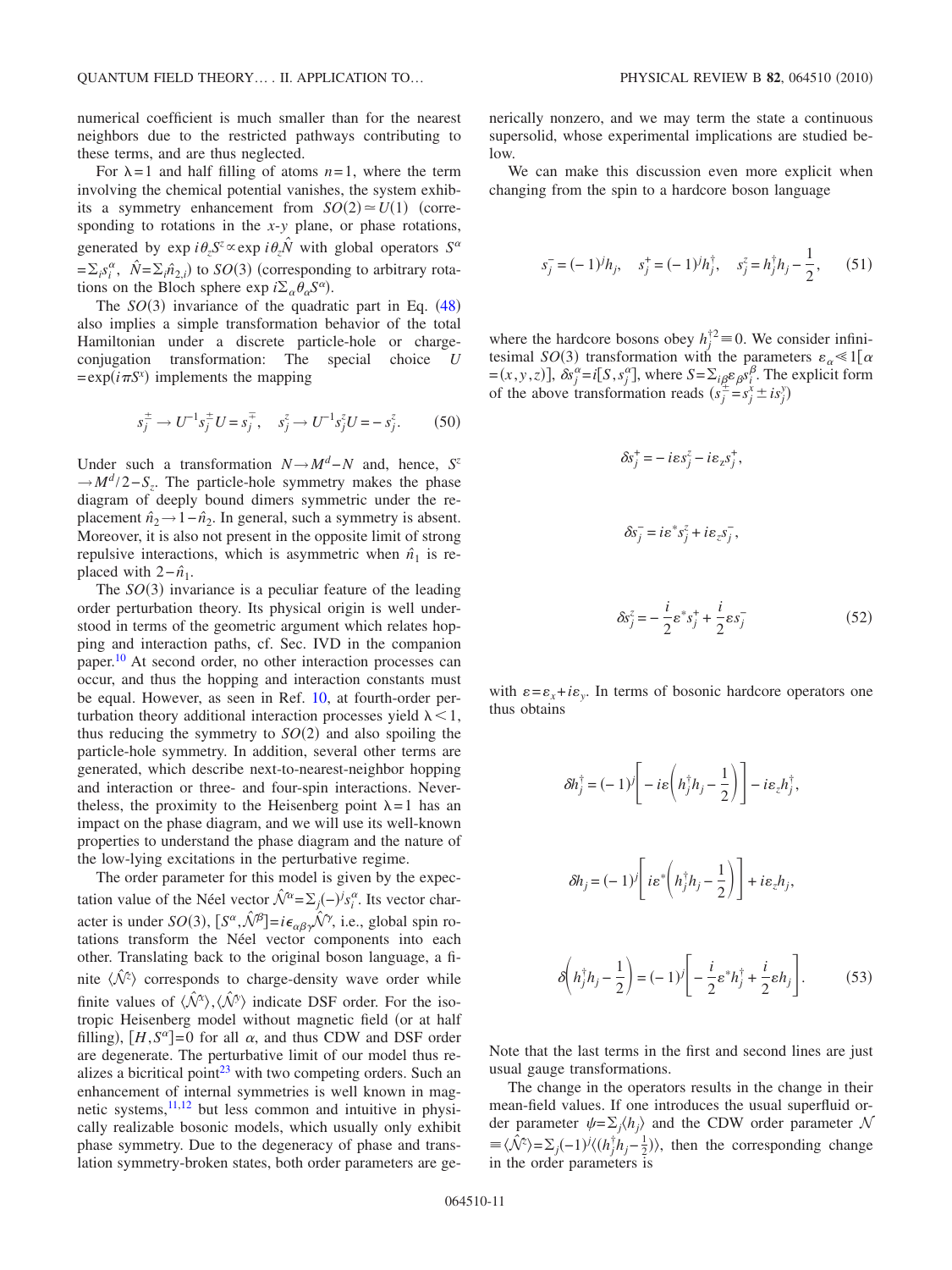$$
\delta \psi = i \varepsilon_z \psi + i \varepsilon^* \mathcal{N},
$$
  

$$
\delta \mathcal{N} = -\frac{i}{2} \varepsilon^* \psi^* + \frac{i}{2} \varepsilon \psi.
$$
 (54)

It is easy to check that the above transformation leaves the combination  $\mathcal{N}^2 + |\psi|^2$  invariant. We therefore can conclude that the  $SO(3)$  symmetry corresponds to canonical transformations of the dimer operators, which change both superfluid and CDW order parameters but leave the combination  $\mathcal{N}^2$ +  $|\psi|^2$  invariant.

Another important point about the  $SO(3)$  symmetry is that it is broken for  $n \neq 1$  not on the Hamiltonian level [the Hamiltonian with  $\lambda = 1$  is always *SO*(3) symmetric] but on the level of the subset of states (with a fixed  $S<sup>z</sup>$ ), on which it has to be minimized. In a generic case  $n \neq 1$  (and, hence,  $S^z \neq 0$ ) the subspace reduces the symmetry down to *SO*(2)  $\approx U(1)$  gauge group. In the case *n*=1 with *S*<sup>*z*</sup>=0, however, the subspace contains the manifold of spin-singlet  $[$ and, therefore,  $SO(3)$  symmetric] states, which have the lowest energy. The symmetry transformation corresponds simply to the motion on this manifold.

A similar scenario [an enhancement to a pseudo  $SU(2)$ symmetry] is actually observed in attractive lattice fermion systems.<sup>13</sup> Similar to the fermion system, the symmetry enhancement is thus a unique consequence of the three-body hardcore constraint. Indeed, attractive lattice bosons without such constraint, analyzed in detail by Petrosyan *et al.* and Schmidt *et al.*<sup>[24](#page-19-24)</sup> show a different behavior. Due to the possibility of virtually occupying a lattice site with three atoms, it is found  $\lambda = 4$ . This places the unconstrained attractive bosons in the "Ising limit," which was analyzed further in the latter reference.

As we find  $\lambda$  < 1 in fourth-order perturbation theory, the bicritical point is approached from the homogeneous superfluid, which is energetically favored over the charge-density wave. Nevertheless, we may expect important observable consequences. Indeed, the symmetry enhancement  $SO(2)$  $\rightarrow$ *SO*(3) implies the emergence of a second gapless, and therefore collective, Goldstone mode. For a weakly explicitly broken  $SO(3)$  symmetry, one still has a near gapless collective mode with experimentally observable consequences. We propose an experiment, which is based on the idea of explicitly rotating the macroscopic Néel vector from the *x*-*y* plane representing superfluidity to the *z* axis, realizing a CDW ordered state. We will also show that this experiment allows to quantitatively characterize the pseudo-Goldstone mode.

To favor CDW ordering, we explicitly break the lattice translation symmetry via introduction of a superlattice shifting the single-particle energies on adjacent sites

$$
-\mu_d \sum_i \hat{n}_{2,i} \rightarrow -\mu_A \sum_{i \in A} \hat{n}_{2,i} - \mu_B \sum_{j \in B} \hat{n}_{2,j}
$$

$$
= -\mu \sum_i \hat{n}_{2,i} + \bar{\nu} \left( \sum_{i \in A} \hat{n}_{2,i} - \sum_{j \in B} \hat{n}_{2,j} \right),
$$

$$
\mu = \frac{\mu_A + \mu_B}{2}, \quad \bar{\nu} = \frac{\mu_A - \mu_B}{2}.
$$
\n
$$
(55)
$$

Here,  $\mu$  is and average chemical potential and  $\bar{\nu}$  an imbalance parameter. Now we calculate the mean-field ground state as well as the spectrum of excitations of the effective low-energy Hamiltonian ([46](#page-9-4)), using the rotation formalism (cf. Sec.  $\Pi$  A). The approach is fully equivalent to the leading order 1/*S* expansion, which is not a well-controlled expansion for  $S = 1/2$ , but is known to yield the main features of the Heisenberg model in external fields.

At the Heisenberg point, the  $SO(3)$  spin symmetry requires an enlarged parameter space for the order parameter describing the ground state of the system. We consider an ansatz parametrized by two angles for the rotation of the  $t_2$ degree of freedom [in contrast to the  $U(1) \approx SO(2)$  case with a single rotation angle for  $t_2$ ,

$$
R(\theta, \varphi_l) = \begin{pmatrix} \cos(\theta + \varphi_l)/2 & \sin(\theta + \varphi_l)/2e^{2i\phi} \\ -\sin(\theta + \varphi_l)/2e^{-2i\phi} & \cos(\theta + \varphi_l)/2 \end{pmatrix}.
$$
\n(56)

Here, *l*=*A*,*B* is an index which depends on the sublattice *A* or *B*, thus enabling the description of a spatially modulated phase. For example, the choice  $\theta=0$ ,  $\varphi_A=0$ ,  $\varphi_B=\pi$  describes a charge-density wave. The homogeneous choice  $\theta$  $\neq 0$ ,  $\varphi_A = \varphi_B = 0$  describes a superfluid ground state. The rotation matrix is only  $2 \times 2$  since we have integrated out the atoms.

Expanding the thus rotated Hamiltonian, and replacing  $b_{0,i}$   $\rightarrow$  *X<sub>i</sub>* = 1  $-\hat{n}_{2,i}$ , to second order we obtain

$$
E_{\text{mf}}/M^{d} = -2tz(s_{A}c_{A}s_{B}c_{B} - \lambda s_{A}^{2}s_{B}^{2}) - \frac{\mu}{2}(s_{A}^{2} + s_{B}^{2}) + \frac{\overline{\nu}}{2}(s_{A}^{2} - s_{B}^{2}),
$$
  
\n
$$
H_{\text{lin}} = \{tz[-c_{B}s_{B}(c_{A}^{2} - s_{A}^{2}) + 2\lambda s_{B}^{2}s_{A}c_{A}] + (-\mu + \overline{\nu})c_{A}s_{A}\}\sum_{i \in A} (b_{2,i}^{\dagger} + b_{2,i}) + \{tz[-c_{A}s_{A}(c_{B}^{2} - s_{B}^{2}) + 2\lambda s_{A}^{2}s_{B}c_{B}] + (-\mu - \overline{\nu})c_{B}s_{B}\}\sum_{j \in B} (b_{2,j}^{\dagger} + b_{2,j}),
$$

$$
H_{SW} = \frac{t}{2} \sum_{\langle i,j \rangle} \{ [ -(c_A^2 c_B^2 + s_A^2 s_B^2) - 2\lambda c_A s_A c_B s_B ] (b_{2,j}^\dagger b_{2,i} + b_{2,i}^\dagger b_{2,j})
$$
  
+  $(c_A^2 s_B^2 + c_B^2 s_A^2 - 2\lambda c_A s_A c_B s_B) (b_{2,j} b_{2,i} + b_{2,i}^\dagger b_{2,j}^\dagger) \}$   
+  $\{ 2tz [ 2c_A s_A c_B s_B - \lambda s_B^2 (c_A^2 - s_A^2) ] + (-\mu + \overline{\nu}) (c_A^2 - s_A^2) \} \sum_{i \in A} b_{2,i}^\dagger b_{2,i} + [ 2tz [ 2c_A s_A c_B s_B - \lambda s_A^2 (c_B^2 - s_B^2) ]$   
+  $(-\mu - \overline{\nu}) (c_B^2 - s_B^2) ] \sum_{j \in B} b_{2,j}^\dagger b_{2,j}.$  (57)

Here  $s_l = \sin(\theta + \varphi_l)$ , etc., and we have set the spontaneously chosen phase  $\phi = 0$  without loss of generality. *M* is the total number of sites in each lattice direction. Since we break the lattice translation symmetry via our choice of the ansatz for the ground state, it is important to be careful with the position indices  $-b_{2,i}$  are located on the sublattice *A*,  $b_{2,i}$  on the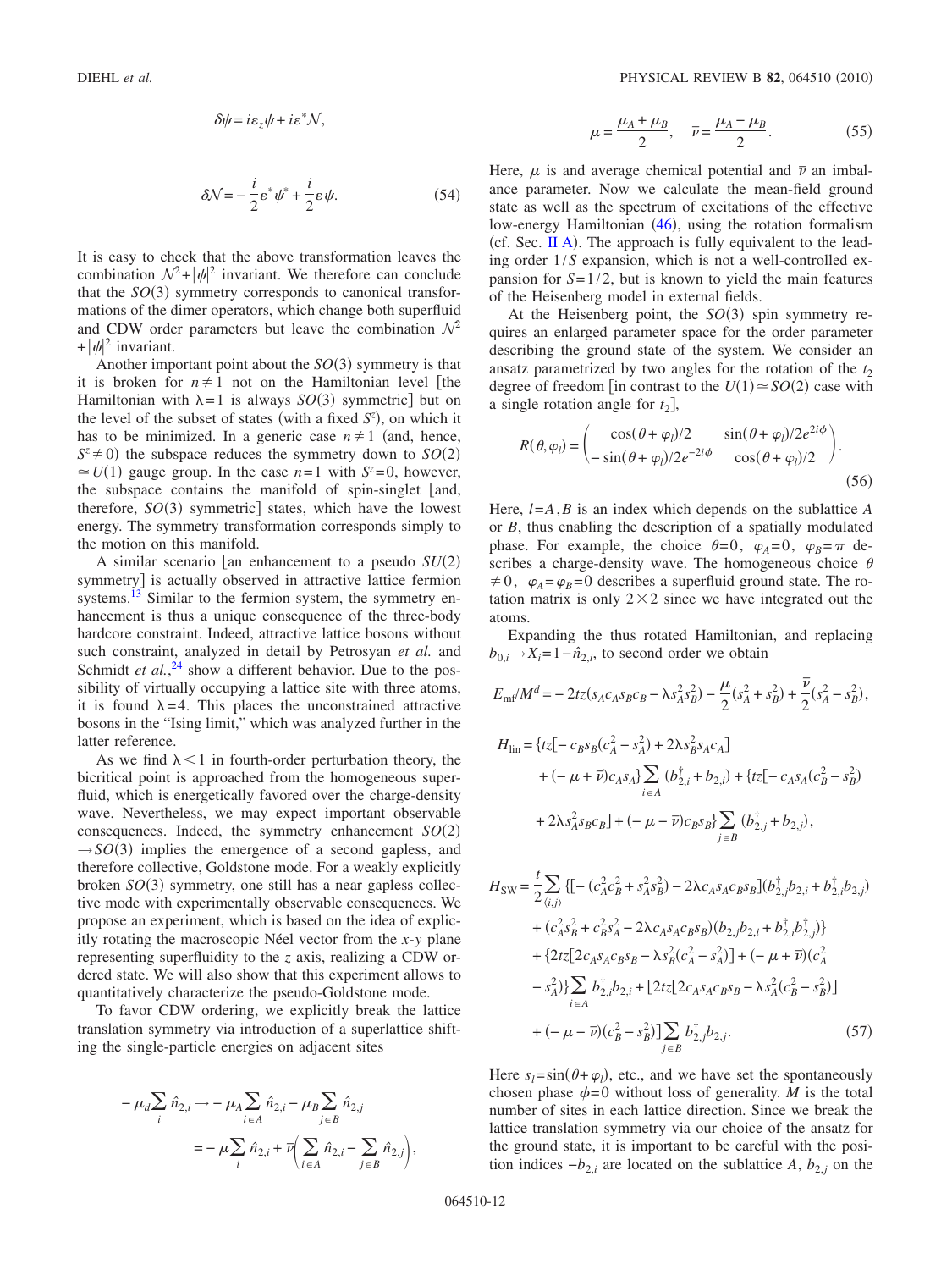<span id="page-12-1"></span>TABLE I. Low-energy dispersions in the perturbative regime (second order). *z* is the dynamic exponent,  $\omega$   $\sim$   $|\mathbf{q}|^{z}$ .

|                   | $n=0$ | $0 \le n \le 1$ | $n=1$ | $1 \le n \le 2$ | $n=2$ |
|-------------------|-------|-----------------|-------|-----------------|-------|
|                   |       |                 |       |                 |       |
| No. of zero modes |       |                 |       |                 |       |

sublattice *B*. Eventually we are interested in a situation at fixed density. The local density operator to quadratic order takes the form

$$
t_{2,i}^{\dagger}t_{2,i} = s_i^2 + c_i s_i (b_{2,i}^{\dagger} + b_{2,i}) + (c_i^2 - s_i^2) \hat{n}_{2,i},
$$
 (58)

where  $l = A(B)$  for  $i \in A(B)$ . Thus, in the mean-field approximation the equation of state reads

$$
n = N/M^d = \frac{2}{2}(s_A^2 + s_B^2). \tag{59}
$$

At half filling  $n=1$ , this implies  $s_A = c_B$ ,  $s_B = c_A$ . Together with the relations  $s_l^2 + c_l^2 = 1$ , within this approximation everything may be expressed in terms of, e.g.,  $s_A$  alone. In particular, the mean-field energy determining the ground state takes the form

$$
E_{\text{mf}}/M^d = -2tzs_A^2(1 - s_A^2)(1 - \lambda) + \bar{\nu}(2s_A^2 - 1). \tag{60}
$$

<span id="page-12-0"></span>The ground state is found from identifying the stable minima with respect to variation in  $\theta$ , and thus we have dropped the contribution from the chemical potential, as it contributes a rotation-angle-independent constant only for effectively fixed density. For  $\bar{\nu}=0$ , the ground state for  $\lambda < 1$  is the homogeneous superfluid with  $s_A^2 = 1/2$ . For  $\lambda > 1$ , the chargedensity wave with  $s_A=0$ ,  $s_B=1$  is favored. At the Heisenberg point  $\lambda = 1$ , both states are degenerate in accord with the exact symmetry argument. Now we consider the relevant case  $\lambda$ <1. Tuning  $\bar{\nu}$  away from zero by ramping the superlattice, the superfluid acquires a spatial modulation,  $s_A^2 = (1$  $+ \nu$ //2,  $s_B^2 = (1 - \nu)/2$ ,  $\nu = \overline{\nu}/tz(\lambda - 1)$ , where at a critical value

$$
\nu_c| = 1, \quad |\bar{\nu}_c| = tz(1 - \lambda) \approx 8tz(z - 1)(J/U)^2 \tag{61}
$$

the SF is destroyed in favor of the CDW. Thus, ramping the superlattice corresponds to rotating the Néel order parameter. As we will see below, the critical value corresponds precisely to the gap of the pseudo-Goldstone mode. Hence, via measurement of the SF correlations,<sup>25</sup> which cease to exist at  $\bar{v}_c$ , one can quantitatively determine the characteristic property of the additional collective mode.

The chemical potential  $\mu$  is determined from the equilibrium condition that the linear terms vanish, evaluating to  $\mu$  $\vec{r} = \lambda t \vec{z}$  independent of  $\vec{v}$ . Inserting this and the above expression for  $s_A$ , and switching to the Lagrange formalism, we obtain the Gaussian action

$$
S = \frac{1}{2} \int_{q,q'} \delta(q-q') [b_2(-q), b_2^{\dagger}(q)] \begin{bmatrix} g_q & h_q(-\omega) \\ h_q(\omega) & g_q \end{bmatrix}
$$
  
 
$$
\times \begin{bmatrix} b_2(q') \\ b_2^{\dagger}(-q') \end{bmatrix},
$$

$$
g_{\mathbf{q}} = tz \left[ \frac{\lambda - 1}{2} (1 - \nu^2) + 1 \right] \tilde{\epsilon}_{\mathbf{q}},
$$
 (62)

$$
h_{\mathbf{q}}(\omega) = i\omega + tz \left[ 1 + \frac{\lambda - 1}{2} (1 - \nu^2) \widetilde{\epsilon}_{\mathbf{q}} \right],
$$
  

$$
\widetilde{\epsilon}_{\mathbf{q}} = \frac{1}{d} \sum_{\lambda} \cos q_{\lambda}.
$$

The spectrum of excitations may be computed from the condition that the determinant of the fluctuation matrix vanish. We obtain

$$
\omega(\mathbf{q}) = \pm t z (((1 + [\lambda - 1][1 - \nu^2]) \tilde{\epsilon}_{\mathbf{q}} + 1)(1 - \tilde{\epsilon}_{\mathbf{q}}))^{1/2}.
$$
\n(63)

For  $\bar{v}=0$  and  $\lambda < 1$ , the dispersion simplifies to  $\omega(\mathbf{q})$  $= \pm t \bar{z} \left[ (\lambda \bar{\epsilon}_{q} + 1)(1 - \bar{\epsilon}_{q}) \right]^{1/2}$ , and there is a single Goldstone mode at  $q=0$ , corresponding to the spontaneously broken  $U(1) \approx SO(2)$  symmetry in the dimer superfluid. For  $\lambda \leq 1$ , there is a second near gapless mode with gap  $tz(1-\lambda)$  located at the edges of the Brillouin zone  $q = \pi$ . At the Heisenberg point  $\lambda = 1$ , this gap closes, and the system features the two Goldstone modes corresponding to the spontaneously broken  $SO(3)$  symmetry. The system is then at the bicritical point where the order parameter can be freely rotated on the Bloch sphere. In the general case, the gap of the second near gapless mode is given by

$$
\Delta = tz(1 - \lambda)(1 - \nu^2),\tag{64}
$$

and we observe that we reach a point where there are two exactly gapless modes by tuning  $\bar{\nu} \rightarrow \bar{\nu}_c$ ,  $\nu^2 \rightarrow 1$ . In this case, the two gapless modes correspond to the characteristic excitations on an antiferromagnetic, or CDW, ground state, and there is no superfluid order as the Bloch vector is confined to the *z* axis. In Table [I,](#page-12-1) we summarize the dispersions found in the different density regimes in the leading order perturbation theory limit  $\lambda = 1$ , and  $\bar{\nu} = 0$ .

In summary, we propose a conceptually simple experiment that allows to rotate the macroscopic Néel vector order parameter via ramping a superlattice. The measurement of superfluid and density-density correlations<sup>25</sup> allows to monitor this rotation, as well as to measure the gap of the collective pseudo-Goldstone mode, which is the hallmark of the proximity of the system to the bicritical point with enhanced symmetry. Alternative experiments for the investigation of this proximity include a direct measurement of the dispersion relation via Bragg spectroscopy on the lattice<sup>26</sup> or analyzing the system subject to slow rotation, which also acts as a current defavoring SF against CDW order.<sup>27</sup>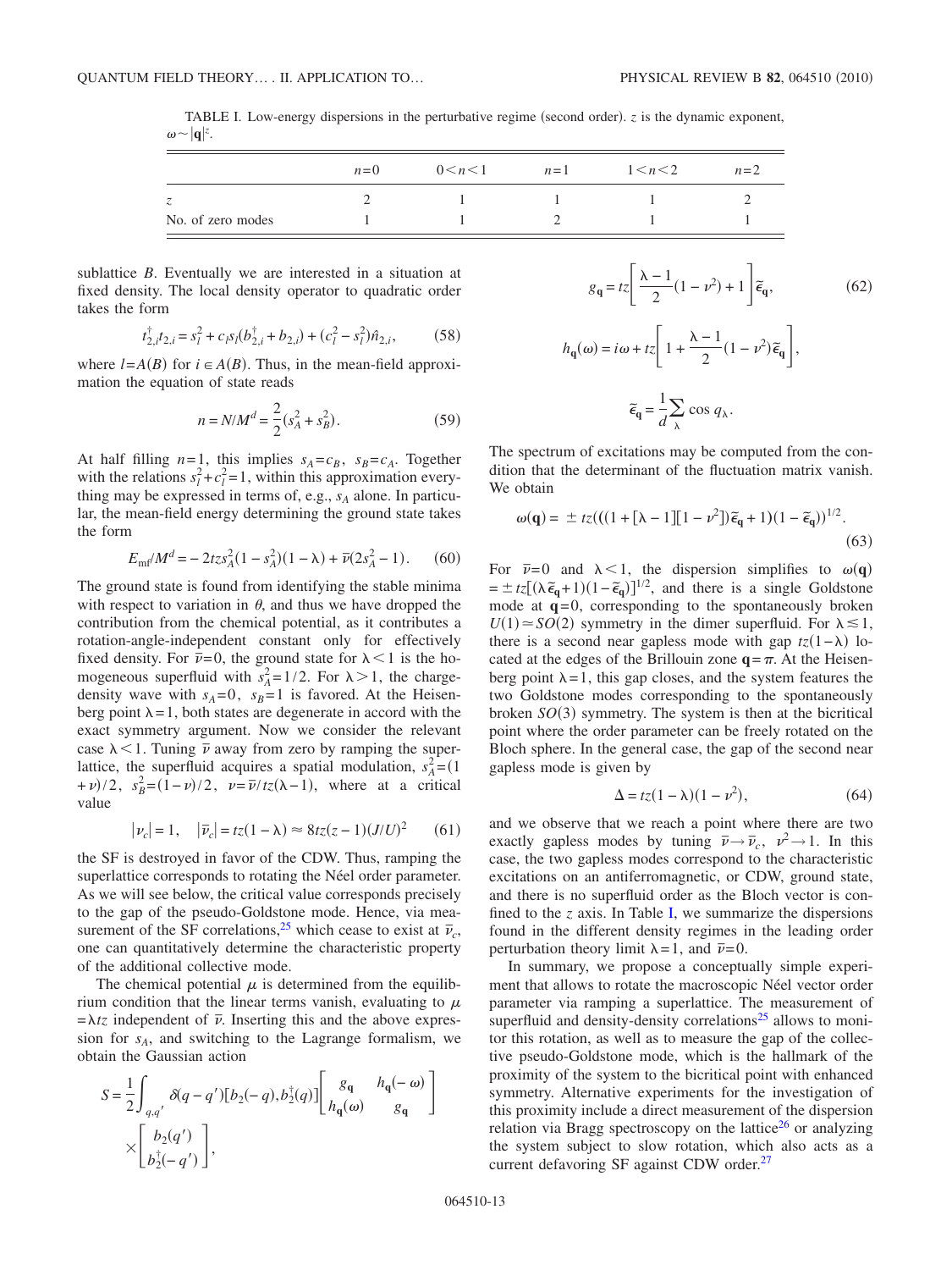<span id="page-13-0"></span>

FIG. 4. (Color online) Computations of the ground state on a 1D lattice with 60 sites for  $U/J = -20$  using TEBD methods. (a) Correlation functions characterizing the CDW and DSF phases in a system with open boundary conditions plotted on a log-log scale as a function of distance  $x$ . Values are shown for  $N=60$  particles, where the correlation functions are almost identical, and  $N=50$  particles, where the decay of the CDW correlations are significantly more rapid than the DSF correlations. (b) Algebraic decay exponents  $K_{\text{DSF}}$  and  $K_{\text{CDW}}$  that are fitted to the envelope of the correlation functions for varying mean density *n*. Error bars show typical errors in the fitted decay.

We further comment on the relation of our spatially modulated superfluid for nonvanishing  $\bar{\nu}$  to a supersolid. The latter is defined as a state with simultaneously and spontaneously broken phase and translation symmetry. In our case, both symmetries are broken but the translation symmetry breaking is explicit and not spontaneous. Though the correlations are those of a supersolid, we would not term the state as such.

Finally, we note that the evolution of the system from repulsive to attractive coupling may be viewed as a transition from a spin 1 model (three onsite states) to a spin 1/2 model. The *x*-*y* ordered phases of these two models are separated by the Ising transition discussed in more detail in the next section.

### **B. Complementary exact numerical study in one dimension**

We now investigate how the key features of these results manifest themselves in a one-dimensional (1D) system. This can be done by computing the ground state of the constrained Bose-Hubbard model using the time evolving block decimation (TEBD) algorithm.<sup>28</sup> Note that we optimize our algorithm for the conserved total number of particles,  $29$ analogously to the optimization for good quantum numbers in density-matrix renormalization-group methods. $30$  $30$  In Ref. 3 we already observed quasi-off-diagonal long-range order in the DSF correlation function  $\langle b_i^{\dagger} b_i^{\dagger} b_{i+x} b_{i+x} \rangle$ , together with exponential decay of off-diagonal elements in the singleparticle density matrix  $\langle b_i^{\dagger} b_j \rangle$ . This indicated the transition between the ASF and DSF phases in the 1D system.

Here we particularly investigate the situation near halffilling  $n=1$ , paying attention to the interplay between DSF order and CDW order, characterized by the density-density correlation function CDW(x)= $\langle n_i n_{i+x} \rangle - \langle n_i \rangle \langle n_{i+x} \rangle$ . In Fig. [4](#page-13-0) we compare the DSF and CDW correlation functions for the ground state on a 60-site lattice with *U*/*J*=−20 and open boundary conditions. In Fig.  $4(a)$  $4(a)$  we plot the correlation functions both for  $N=60$  (half filling of dimers) and  $N=50$ . At half filling the algebraic decay of these correlation func-

<span id="page-13-1"></span>

FIG. 5. (Color online) Numerical validation of symmetry enhancement  $SO(2) \rightarrow SO(3)$ . The plot shows the exponents  $K_{\text{DSF}}$  and  $K<sub>CDW</sub>$  describing the algebraic decay of DSF and CDW order in the ground state as a function of the ratio *U*/*J* at unit filling *n*= 1. For sufficiently large interactions, the coincidence of the decay exponents signals the degeneracy of the two kinds of orders. These calculations were performed with TEBD methods for 60 particles on 60 sites. Open boundary conditions were used, but the decay exponents were fitted within the central 30 sites. The fitting errors are similar to those in Fig.  $4(b)$  $4(b)$ . Number of Schmidt coefficients retained in TEBD calculations  $\chi = 200$ .

tions is essentially the same, indeed the correlation functions are essentially equal, indicating coincidence of CDW and DSF orders in this state. While reducing the total number of particles on the lattice to  $N=50$  does not significantly change the DSF, the density-density correlation function decays much more rapidly in the ground state, in addition to large superimposed oscillations. This relative sensitivity of the correlation functions is characterized in Fig.  $4(b)$  $4(b)$ , where we show the result of fitting an algebraic decay  $x^{K_i}$  to the envelope of each of the correlation functions. Again, we see that the decay of CDW and DSF correlations is identical within fitting errors at unit filling, but the CDW is very sensitive to deviations from unit filling, and it is dominated away from  $n=1$  by the DSF.

In Fig. [5,](#page-13-1) we study the approach of the bicritical point at fixed half filling  $n=1$  as a function of the ratio of hopping and interaction *J*/*U*. The plot clearly shows the symmetry enhancement from the conventional  $U(1) \approx SO(2)$  to an SO(3) symmetry. The two decay exponents describing DSF and CDW order approach each other for sufficiently strong attractive onsite interaction *U*, thus indicating the degeneracy of the two different kinds of order.

In an experiment it would be difficult to produce a setup with an exactly commensurate number of particles and lattice sites. One way to observe emergence of the CDW order, though would be to prepare the system in a harmonic trapping potential, where the density would vary across the trap. In Fig. [6](#page-14-1) we investigate the ground state for 30 particles on 60 lattice sites in the presence of such an external harmonic trap. In Figs.  $6(a)$  $6(a)$  and  $6(b)$  we show the correlation functions for CDW and DSF order as they vary across the trap. We note that the DSF order is significant throughout the occupied region. We have checked in addition that across this region, the off-diagonal elements decay algebraically as a function of distance. On the other hand, the CDW correlations are most significant in regions near unit filling. For the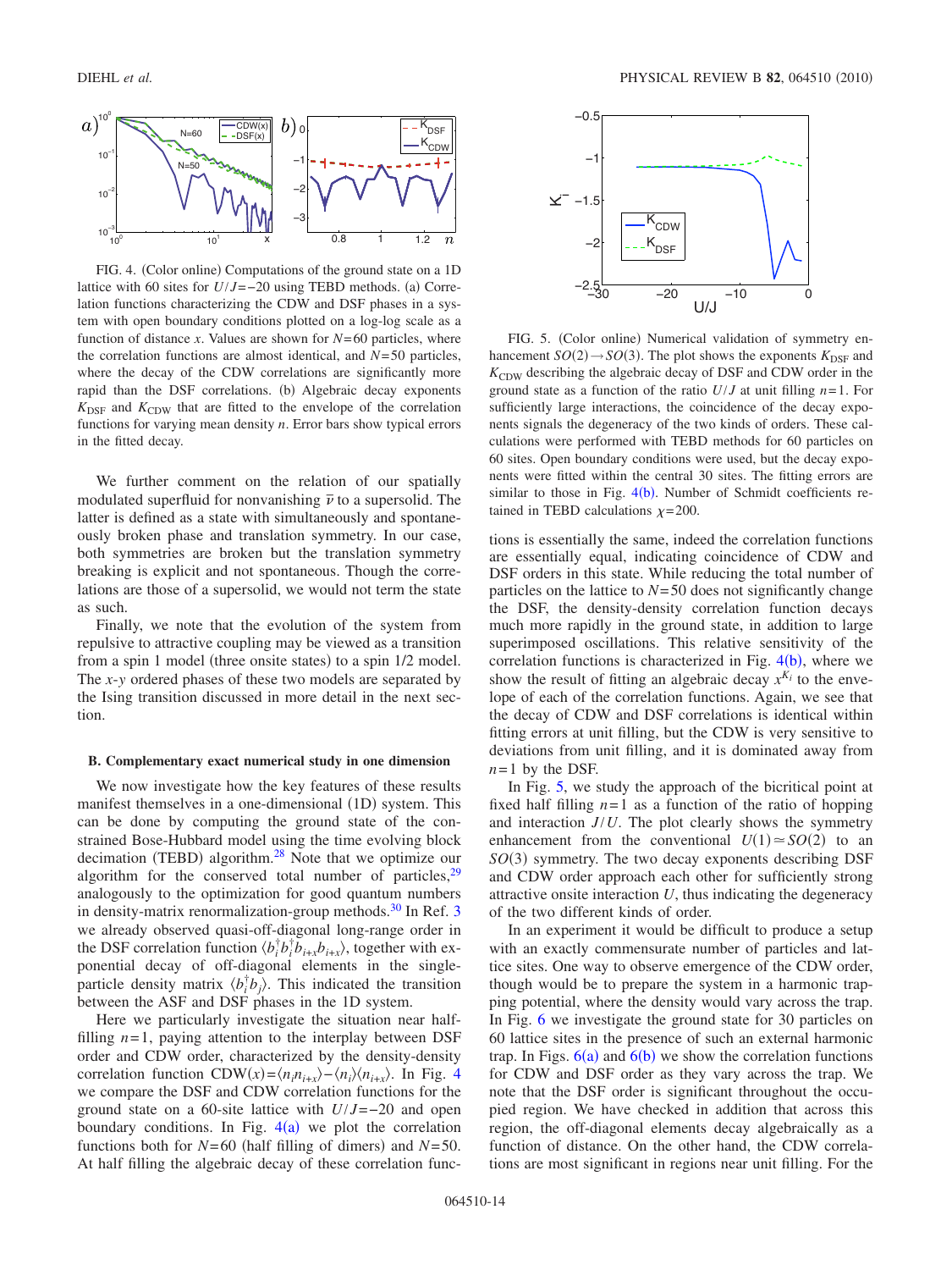<span id="page-14-1"></span>

FIG. 6. (Color online) Computations of the ground state with 30 particles on 60 lattice sites with *U*/*J*=−20, in the presence of a harmonic trap with onsite potential  $V(x)$ . (a) Shaded plot of the CDW correlation function  $\langle n_x n_y \rangle - \langle n_x \rangle \langle n_y \rangle$  (with interpolated colors, and diagonal elements not shown), showing substantial order near  $x=y=20$  and  $x=y=40$ , where the mean filling factor  $n \sim 1$ regions.  $V(x) = V_{tr}(x-30.5)^2$ ,  $V_{tr} = 1.33 \times 10^{-3}$ . (b) Shaded plot of the DSF correlation function DSF $(x-y) = \langle b_x^{\dagger} b_x^{\dagger} b_y b_y \rangle$  (with interpolated colors), showing substantial order across the occupied region of the lattice, for the same trap parameters as part (a). (c) Density  $n(x)$  for the same parameters as parts (a) and (b). (d) Plots of the DSF correlation function DSF(*x*) for a trap  $V(x) = V_{tr}(x-30)^2$ ,  $V_{tr}$  $= 0.7/30^2 \approx 7.78 \times 10^{-4}$  with and without an additional superlattice potential  $V_{SL}/2\Sigma_i(-)^i$ .

trap parameters chosen here, this occurs near sites 20 and 40, as shown in Fig.  $6(c)$  $6(c)$ , where we also see significant oscillations in the density, which are also characteristic of the appearance of CDW order. In Fig.  $6(d)$  $6(d)$  we then investigate how the order can be manipulated by the addition of a weak superlattice. We see that the addition of an alternating potential on the order 0.01*J* is sufficient to significantly increase the algebraic decay exponent for DSF order. Because the system size is small, it was difficult to obtain reliable results for the algebraic decay exponent of CDW order, but our calculations indicate that applying such a superlattice can indeed be used to select the dominant order for a system in the presence of a harmonic trap.

Using time-dependent density matrix renormalization group (t-DMRG) methods we can also investigated possible time-dependent preparation of the continuous supersolid beginning from a Mott insulating state in the presence of a superlattice, analogously to the studies performed in Ref. [3.](#page-19-2) Beginning in an insulating state with two atoms in the lowest wells of a period two superlattice, it is possible to prepare a state with *n*= 1 and *U*/*J*=−20 in a time scale of the order of 100*J*−1, with good fidelity of the DSF correlation functions, provided that a sufficiently strong constraint can be imposed so that no loss events occur on the time scale of the ramp.

# <span id="page-14-0"></span>**V. LONG-WAVELENGTH LIMIT: NATURE OF THE PHASE TRANSITION**

Even at low energies, nonlinearities in the effective action may, in principle, have an impact on the physical observables, such as the nature of the phase transition. Such a scenario is known as Coleman-Weinberg phenomenon.<sup>14</sup> Two near gapless degrees of freedom are coupled to each other, in a way that a phase transition which one of them undergoes is driven first order due to the long-wavelength fluctuations of the other: the first-order transition is radiatively induced.

In our problem, indeed we face competing low-energy degrees of freedom at the ASF-DSF transition. First, there is the gapless Goldstone mode present in the dimer condensate, which does not undergo qualitative changes at the ASF-DSF transition point. Second, at the Ising-type transition one expects a  $Z_2$  degree of freedom to emerge in the low-energy sector for the atom degrees of freedom. A possible coupling between those low-energy degrees of freedom may or may not give rise to a Coleman-Weinberg mechanism.

Here we study this question by means of a systematic derivative expansion of the effective action. At "low" densities  $n \approx 0.2$  we identify a first-order transition in line with known results for continuum bosonic Feshbach models at low density. $6-8$  Such a reproduction of the continuum results must be generally expected in low-density lattice systems. This situation is seen to be rather generic in nonrelativistic systems.<sup>31[–33](#page-20-7)</sup> But, intriguingly, there is a lattice-based decoupling mechanism which guarantees the existence of a second-order transition, and thus a true quantum critical point, in the vicinity of  $n=1$ . Thus, we identify a true Ising quantum critical point in our system, connecting the two ordered ASF and DSF phases.

Note that the scenario crucially hinges on the control over a coupling of the two near gapless modes close to the transition. It is evident that the discussion cannot be lead based on a simple quadratic spin-wave theory.

# **A. Low-energy derivative expansion**

Our strategy is as follows: we will approach the phase transition from the DSF side, where there is not yet an atomic condensate, and tune the atomic-mass parameters to criticality from there. For this purpose, we draw the low energy, continuum limit of the effective action corresponding to Eq.  $(30)$  $(30)$  $(30)$ . We then identify the relevant low-energy fluctuations and integrate out the massive degrees of freedom. We arrive at an action that describes the dimer Goldstone physics, the Ising degree of freedom as well as a cubic coupling of Goldstone mode to Ising density. The derivation is similar to the one presented in Ref. [7](#page-19-6) in the continuum, differs, however, in the crucial aspect that the model discussed there features already microscopic propagating dimer degrees of freedom. Here we show how such terms are generated via successive integration of the massive degrees of freedom.

At low energies, the action corresponding to Hamiltonian ([30](#page-6-1)) encounters two immediate simplifications. First, we consider the constraint  $X_i = 1 - \hat{n}_{1,i} - \hat{n}_{2,i}$ ; the density operators are less relevant than the number 1 at low energy. Consequently we replace  $X_i \rightarrow 1$ . By this replacement, we effectively drop the local constraint for the atoms and dimers. Physically, this is justified from the fact that infrared fluctuations with wavelengths much larger than the lattice spacing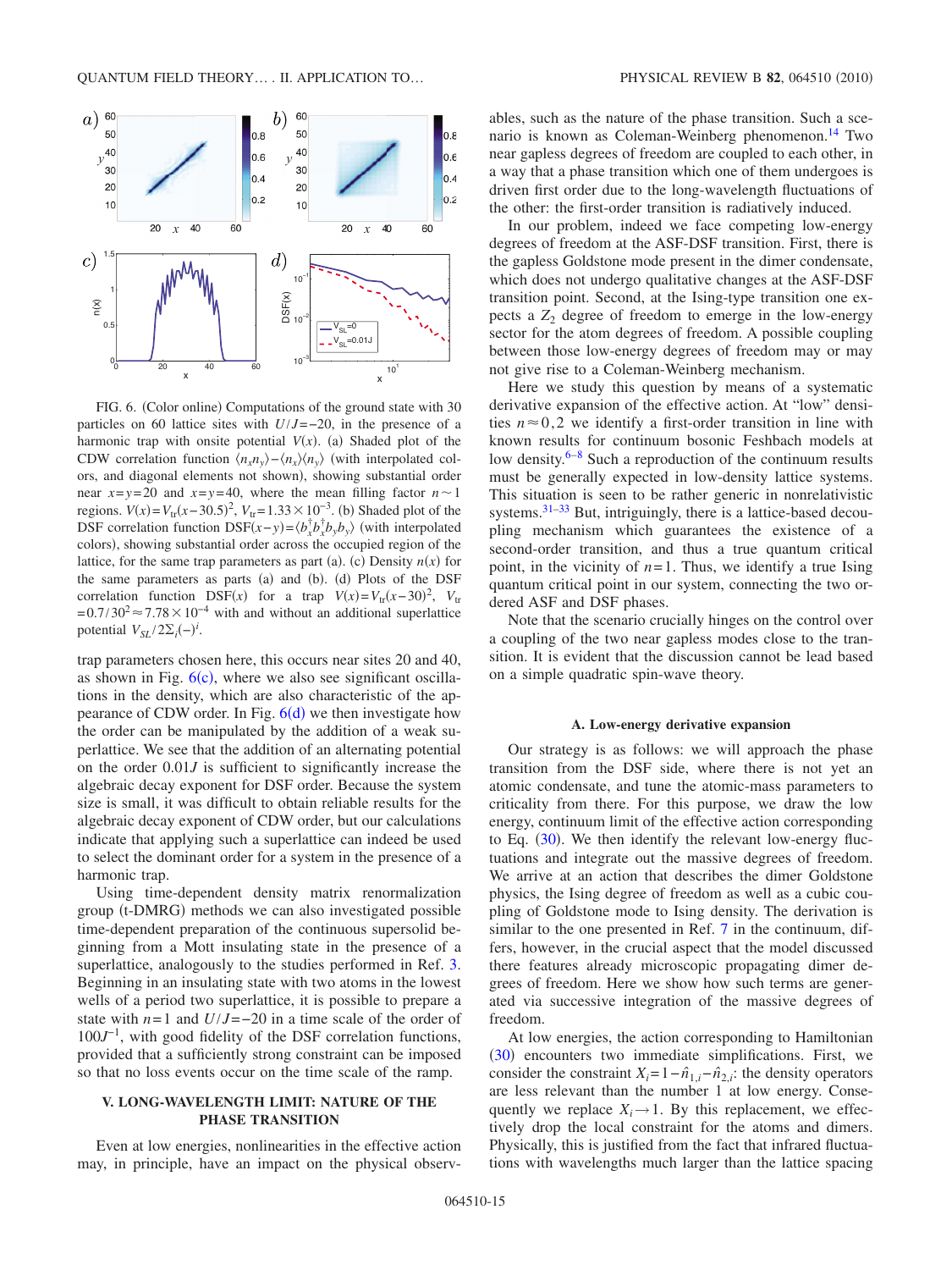do not resolve single sites—as stated above, while symmetries provide scale-independent restrictions of the form of the effective action, the relevance of the constraint principle depends on scale. Second, we draw the continuum limit. Our original Hamiltonian ([30](#page-6-1)) often contains bilocal terms. In the quadratic sector, the resulting spatial derivative terms are kept: they describe spatial propagation and may be leading in the infrared for zero-mass terms encountered close to the phase transition. However, in the interaction terms we drop the gradient couplings if they appear in combination with a local one, which in comparison is always more relevant in the sense of the renormalization group. Finally, we drop the local quartic terms coupling atoms with dimers, which are subleading in comparison with the local cubic ones. The corresponding action reads

<span id="page-15-0"></span>
$$
S = S_1[b_1^{\dagger}, b_1] + S_2[b_2^{\dagger}, b_2] + S_{int}[b_1^{\dagger}, b_1, \sigma, \pi],
$$
  
\n
$$
S_1[b_1] = \int_x b_1^{\dagger} [\partial_{\tau} - \mu - (-2\mu + U)s^2) - J(1 + |s|^2)(z + \Delta)b_1
$$
  
\n
$$
- \sqrt{2}Jcs[b_1(z + \Delta)b_1 + \text{c.c.}],
$$
  
\n
$$
S_2[b_2] = \int_x b_2^{\dagger} [\partial_{\tau} + (-2\mu + U)(c^2 - s^2)]b_2,
$$
  
\n
$$
S_{int}[b_1, b_2] = \int_x Jz[3cs(b_2^{\dagger} + b_2)\hat{n}_1 - \sqrt{2}(c^2 - s^2)(b_2^{\dagger}b_1^2 + \text{c.c.})].
$$
  
\n(65)

 $\int_{\mathcal{X}} f(x) \, dx = f(x, \vec{x})$ ,  $\Delta$  the Laplace operator. We omit the  $(\tau, \vec{x})$  dependence of the field for brevity.] Here and in the following we have chosen *s* real without loss of generality.

In the next step we identify the relevant phase fluctuations. The terms in the action Eq.  $(65)$  $(65)$  $(65)$  are seen to be in two classes. The first one is made up of field combinations which transform according to  $U(1) \times U(1)$  (the first phase rotation acts on  $b_1$  and the second on  $b_2$ ), i.e., they do not lock the phases. In contrast, the cubic interaction terms in the last line of Eq.  $(65)$  $(65)$  $(65)$  lock the phases such that the residual symmetry is a single  $U(1)$ . [Such a mechanism breaking  $U(1) \times U(1)$  $\rightarrow U(1)$  is a consistency check for our theory, which emerges from a constrained version of the Bose-Hubbard model, in turn only possessing a single  $U(1)$  symmetry.] The dominant temporal and spatial phase fluctuations thus originate from the vicinity of the phase constraint emerging from the phase locking of the atomic to the dimer phase,  $\theta_2(x) = 2\theta_1(x)$ . To bring out the physics of these fluctuations, it is convenient to perform a local gauge transformation on the  $b_1$  field such as to absorb the  $\theta_2$  fluctuations.<sup>7</sup> Here we work in Cartesian coordinates for the fluctuating fields, and consequently the gauge transformation is realized linearly. The gapless phase fluctuations of the dimer field are represented by its imaginary part,  $b_2(x) = (\sigma(x) + i\pi(x)) / \sqrt{2}$  [cf. Eq. ([15](#page-4-5))]. To absorb the phase fluctuations into  $b_1$ , we introduce dressed fields according to

$$
b_1(x) \rightarrow \tilde{b}_1(x) = b_1(x)[1 - i\kappa \pi(x)],
$$
  

$$
\kappa = (c^2 - s^2)/(2\sqrt{2}cs).
$$
 (66)

<span id="page-15-1"></span>Now the gauge transformed action can be calculated. In this expression, we only keep leading terms which are affected at linear order in the infinitesimal rotation. The result is

$$
S_1[\tilde{b}_1^{\dagger}, \tilde{b}_1] = \frac{1}{2} \int_x (\tilde{b}_1^{\dagger}, \tilde{b}_1) \begin{pmatrix} \frac{\partial_{\tau} + m_1^2 - J(1 + s^2)\Delta}{2} & -\frac{2\sqrt{2}Jcs(z + \Delta)}{-2\sqrt{2}Jcs(z + \Delta)} \\ -\frac{2\sqrt{2}Jcs(z + \Delta)}{-2\sqrt{2}Jcs(z + \Delta)} & -\frac{\partial_{\tau} + m_1^2 - J(1 + s^2)\Delta}{2} \end{pmatrix} \begin{pmatrix} \tilde{b}_1 \\ \tilde{b}_1^{\dagger} \end{pmatrix},
$$

$$
S_{\text{int}}[\tilde{b}_1^{\dagger}, \tilde{b}_1, \sigma, \pi] = \int_x \sqrt{2} i \kappa \partial_{\tau} \pi \tilde{b}_1^{\dagger} \tilde{b}_1 + Jz \sigma [3 \sqrt{2} c s \tilde{b}_1^{\dagger} \tilde{b}_1 - (c^2 - s^2) (\tilde{b}_1 \tilde{b}_1 + \tilde{b}_1^{\dagger} \tilde{b}_1^{\dagger}) ]
$$
(67)

with  $m_1^2 \approx |U|/2 - Jz(1+s^2)$ , using  $-\mu \approx |U|/2$ —as we are only interested in the low-energy limit, the precise value of the couplings is unimportant, and we will work with the mean-field values (which are, however, expected to be rather accurate except for the small density regime  $n \approx 0$ , cf. Sec. [III](#page-5-0)). As a preparation for the elimination of the massive modes, we further introduce Hermitian fields for the singleparticle excitations  $\tilde{b}_1 = \varphi + i\psi$ , such that the action reads

$$
S_1[\varphi,\psi] = \frac{1}{2} \int_x (\varphi,\psi) \begin{pmatrix} m_+^2 - \xi_+^2 \Delta & i \partial_\tau \\ -i \partial_\tau & m_-^2 - \xi_-^2 \Delta \end{pmatrix} \begin{pmatrix} \varphi \\ \psi \end{pmatrix},
$$

$$
S_{\text{int}}[\varphi, \psi, \sigma, \pi] = \int_{x} i \frac{\kappa}{\sqrt{2}} \partial_{\tau} \pi (\varphi^{2} + \psi^{2}) + \sigma (\lambda_{-} \varphi^{2} + \lambda_{+} \psi^{2}),
$$
\n(68)

where  $\xi_{\pm}^2 = J(c \pm \sqrt{2}s)^2$ ,  $m_{\pm}^2 = -|U|/2 - z\xi_{\pm}^2$ ,  $\lambda_{\pm}$  $=Jz[3cs/\sqrt{2} \pm (c^2-s^2)]$ , and again we keep only leading terms. As appropriate for the phase mode, the field  $\pi$  interacts with the atomic fields  $\varphi$  and  $\psi$  only through its time derivative while the field  $\sigma$  interacts directly. Note that  $m_+^2$  $>m_{-}^2$ , and upon approaching the phase transition,  $m_+^2$  hits zero prior to  $m_-^{2.6,7}$  $m_-^{2.6,7}$  $m_-^{2.6,7}$  $m_-^{2.6,7}$  Indeed the condition  $m_+^{2}=0$  coincides with Eq.  $(45)$  $(45)$  $(45)$  if we also use the mean-field equation of state  $n = 2s^2$ . For vanishing *m*<sub>+</sub>, we then find  $m^2 \approx 4\sqrt{2}csJz$  $= 4\sqrt{n(1-n/2)}Jz$  within the mean-field approximation for the high-energy physics. Hence, the field  $\psi$  (the imaginary part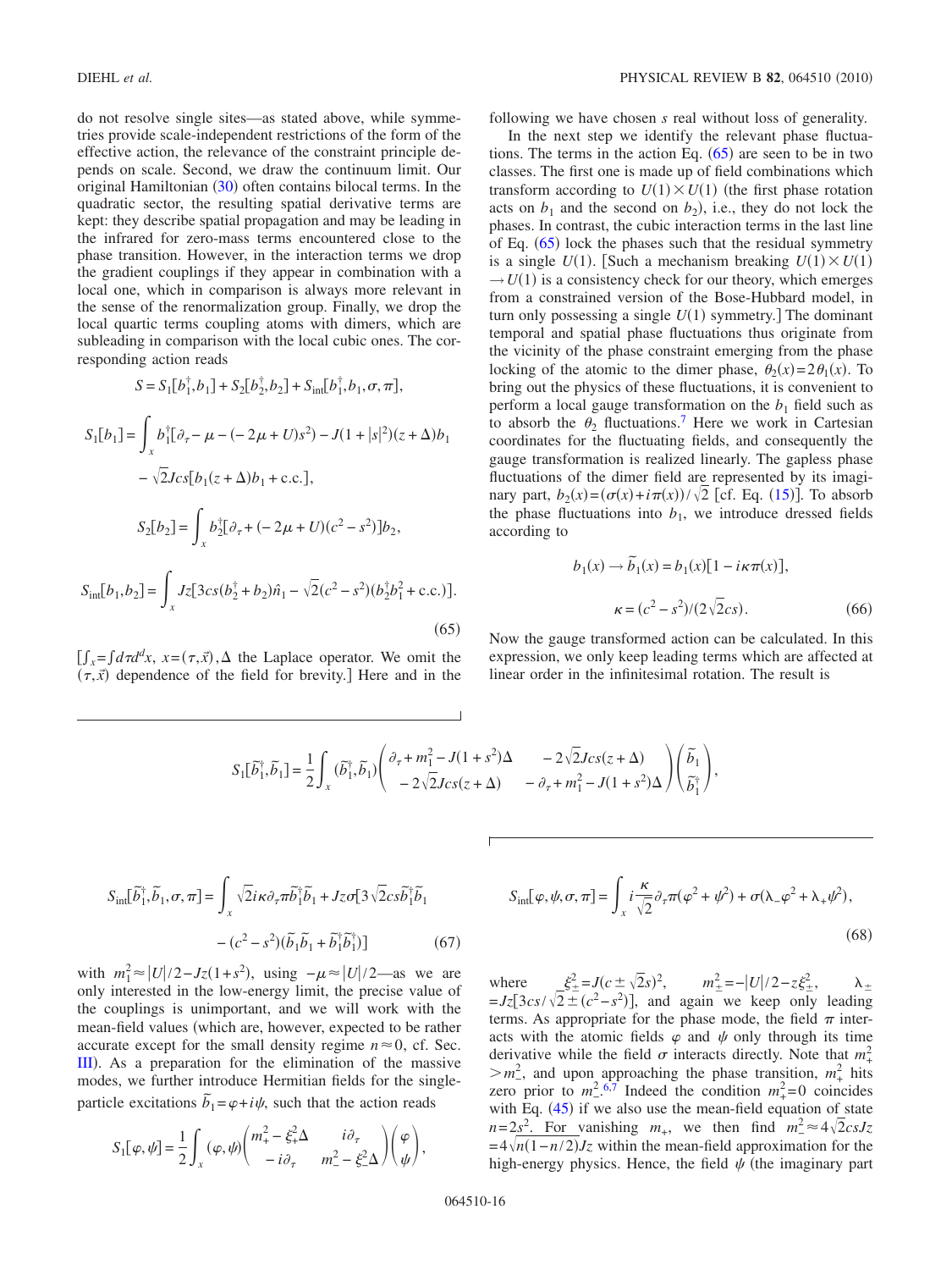of the atomic field  $\tilde{b}_1$ ) remains massive for any density 0  $\leq n \leq 2$  at the transition, and we may safely integrate it out perturbatively at the one-loop level while the remaining degree of freedom  $\varphi$  becomes soft and plays the role of an Ising field. The resulting effective action for the fields  $\varphi$ ,  $\pi$ , and  $\sigma$  reads

$$
S[\varphi, \pi, \sigma] = \int_{x} \left\{ \frac{1}{2} \sigma(M^{2} - \xi_{\sigma}^{2} \Delta) \sigma + i \sigma \partial_{\tau} \pi + i \frac{\kappa}{\sqrt{2}} \partial_{\tau} \pi \varphi^{2} + \zeta (\partial_{\tau} \pi)^{2} - \xi^{2} \pi \Delta \pi + \frac{1}{2} \varphi (m_{+}^{2} - Z_{\varphi} \partial_{\tau}^{2} - \xi_{+}^{2} \Delta) \varphi \right\},
$$
\n(69)

where  $M^2 \sim \lambda^2/m^2$ ,  $\zeta \sim \kappa^2/m^2$ ,  $\xi^2 \sim \xi^2_{\sigma} \sim \lambda^2 {\xi^2/m^4}$ , and  $Z_{\varphi}$  $\sim m_-^{-2}$ . [Note that in the limit  $|U| \ge J_z$  both fields  $\varphi$  and  $\psi$  are massive and, after integrating them out perturbatively, we get Eq.  $(46)$  $(46)$  $(46)$  for the effective dimer Hamiltonian of the  $b<sub>2</sub>$  field.] The field  $\sigma$  now becomes massive and can be integrated out as well. The final effective action for the fields  $\varphi$  and  $\pi$  is

<span id="page-16-1"></span>
$$
S_{\text{eff}}[\varphi,\pi] = \int_{x} \left\{ \frac{1}{2} \varphi \left( -Z_{\varphi} \partial_{\tau}^{2} - \xi_{+}^{2} \Delta + m_{+}^{2} \right) \varphi + \lambda \varphi^{4} \right. \\ \left. + \frac{1}{2} \pi \left( -Z \partial_{\tau}^{2} - \xi^{2} \Delta \right) \pi + i \frac{\kappa}{\sqrt{2}} \partial_{\tau} \pi \varphi^{2} \right\} \tag{70}
$$

with  $Z \sim M^{-2}$  and  $\lambda \sim \lambda_+^2 / M^2$ . This action describes a coupled theory for the Goldstone mode  $\pi$  and the Ising mode  $\varphi$ . Note that here we also keep a fourth-order Ising coupling. Its presence being rooted in the tree-level  $\sigma$  exchange, this coupling is positive. Thus, the low-energy theory contains an Ising part, i.e., a real field with quartic potential which exhibits  $Z_2$  symmetry breaking when  $m_+^2$  turns negative. If this part of the action were isolated, the transition would be in the Ising universality class, and therefore of second order. In the presence of the Goldstone-Ising coupling, more care needs to be taken. In general, a coupling of two (near) gapless real bosonic degrees of freedom can lead to a fluctuation induced first-order phase transition, known as the Coleman-Weinberg phenomenon.<sup>14</sup> The Ising self-interaction  $\lambda$  and the Ising-Goldstone coupling  $\kappa$  can be compared via naive power counting:<sup>34</sup> the canonical dimension of  $\lambda$  is 3–*d* and that of  $\kappa$  is  $(3-d)/2$ . Thus, in any dimension the corresponding terms have the same degree of relevance and therefore compete with each other.

The form of the action Eq.  $(70)$  $(70)$  $(70)$  coincides with the one obtained in Ref. [7](#page-19-6) from the continuum Feshbach model. The renormalization-group analysis of the action Eq. ([70](#page-16-1)) for nonzero  $\kappa$  has been performed in  $d=3$  by Frey and Balents<sup>31</sup> at *T*= 0 and extended to nonzero temperature by Lee and Lee,<sup>32</sup> revealing a Coleman-Weinberg phenomenon. Thus, for a generic  $\kappa \neq 0$  the phase transition will be driven first order. This scenario is realized in the low-density limits *n*  $\approx 0.2$ , where our conclusion thus matches the expectations from the continuum, which was anticipated in Refs. [6](#page-19-5) and [8](#page-19-7) and discussed in detail in Ref. [7.](#page-19-6)

However, the lattice offers the possibility to penetrate the regime where  $n \approx 1$ . Here, an intriguing situation appears. There exists a point in the phase diagram at which the coefficient of the cubic terms *vanishes exactly*, which happens due to the zero crossing of the coupling  $\kappa$ . From Eq. ([66](#page-15-1)) we have  $\kappa \sim c^2 - s^2$ . Working with the mean-field equation of state  $n=2s^2$ , one concludes that this takes place at  $n=1$ . In reality, renormalization effects will add contributions to the naive value of  $\kappa$ . Furthermore, inspection of the full equation of state  $[Eq. (25)]$  $[Eq. (25)]$  $[Eq. (25)]$  suggests further shifts from the naive ex-pectation, but we have seen in Sec. [III C](#page-7-1) that close to  $n=1$ these are small. Thus, we expect the decoupling point to be located in the close vicinity of the commensurate point *n*  $= 1$ . We provide further evidence for this expectation from a symmetry argument in the next section.

#### <span id="page-16-0"></span>**B. Symmetry argument for the Ising quantum critical point**

The decoupling of Goldstone and Ising mode at a special point in the phase diagram can also be obtained from a symmetry argument. Being based on a combination of the phase locking symmetry between the degrees of freedom  $b_1$ ,  $b_2$  and a temporally local gauge invariance, it complements the above explicit derivative expansion and sheds more light on the origin of the decoupling of Ising and Goldstone physics.

For this purpose, let us first discuss the temporally local gauge invariance of the Bose-Hubbard Hamiltonian $35$  in the presence of an infinite three-body repulsion, which is equivalent to the constrained model under consideration here. This adds a local term to the standard Bose-Hubbard Hamiltonian

$$
H = \lim_{\gamma_3 \to \infty} \left[ H_{BH} + \gamma_3 \sum_i \hat{n}_i (\hat{n}_i - 1)(\hat{n}_i - 2) \right].
$$
 (71)

The temporally local gauge invariance results simply from the fact that the Hamiltonian is not explicitly time dependent while it is spatially nonlocal, such that a spatially local gauge invariance does not exist). Consequently, the constrained Bose-Hubbard action must take the form

$$
S_c = \int d\tau \sum_i \left[ a_i^\dagger (\partial_\tau - \mu) a_i + H(a^\dagger, a) \right]
$$
 (72)

such that the temporally local gauge invariance is expressed as an invariance under

$$
a_i \to \exp i\lambda(t)a_i, \quad \mu \to \mu + i\partial_\tau \lambda(t). \tag{73}
$$

Since our construction must conserve this property, we also require this invariance for the theory defined with Eq. ([30](#page-6-1)). On the level of the effective action and in Fourier space, this invariance translates into the Ward identity for the effective action

<span id="page-16-2"></span>
$$
-\frac{\partial}{\partial \mu} \frac{\partial^2 \Gamma}{\partial b_{1/2}^\dagger(q) \partial b_{1/2}(q)}\Big|_{b_{1/2}=0;q=0}
$$
  
=\frac{\partial}{\partial(i\omega)} \frac{\partial^2 \Gamma}{\partial b\_{1/2}^\dagger(q) \partial b\_{1/2}(q)}\Big|\_{b\_{1/2}=0;q=0}, (74)

i.e., the coefficient of the linear time derivative must equal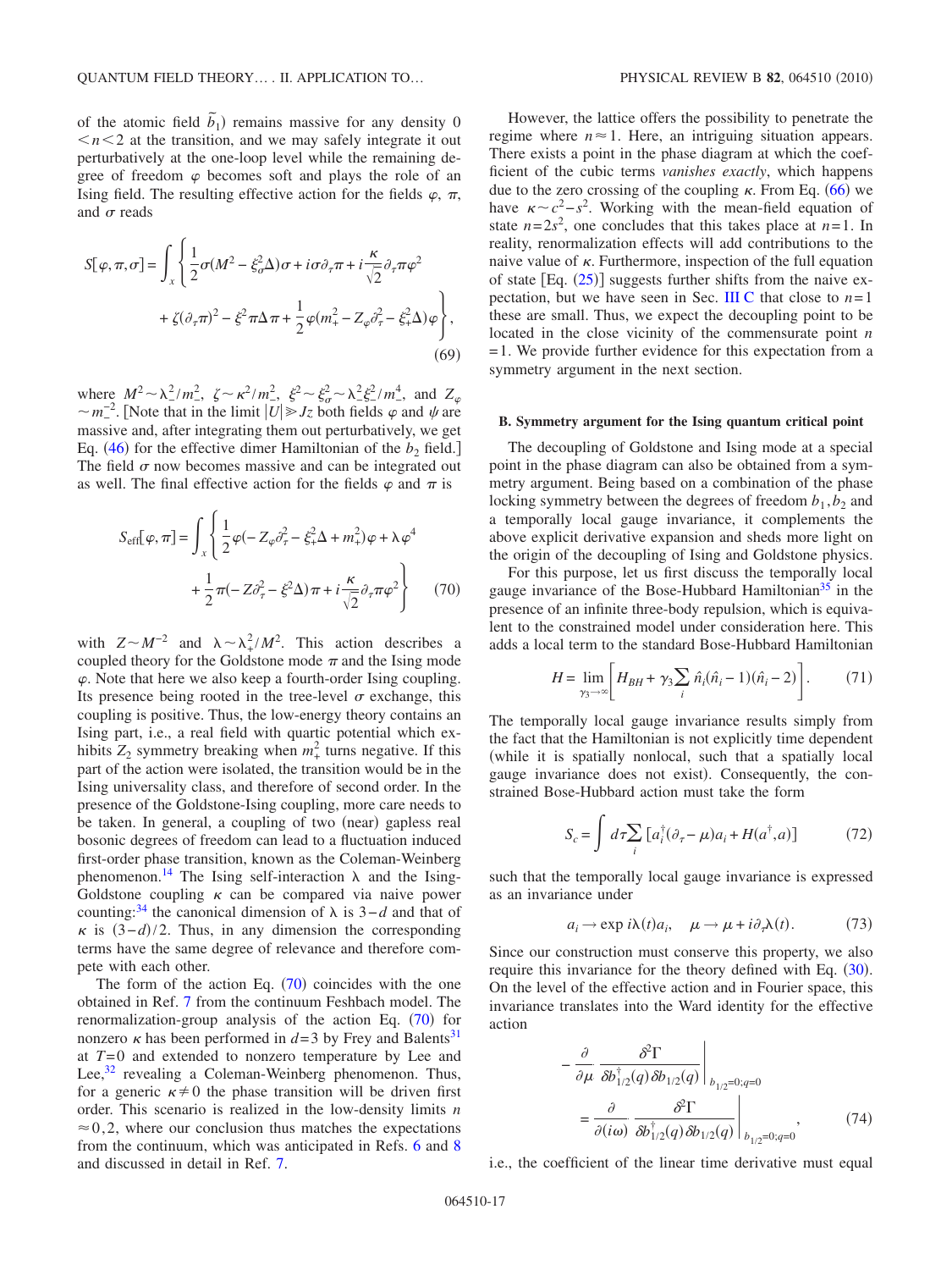the derivative with respect to the chemical potential. Therefore, in a derivative expansion of the effective action, which is appropriate at low energies, we have

<span id="page-17-1"></span>
$$
\Gamma = \int b_1^{\dagger} [z_1 \partial_{\tau} + y_1 \partial_{\tau}^2 + m_1^2 + \cdots] b_1 + \ell (b_1^{\dagger 2} + b_1^2) \n+ b_2^{\dagger} [z_2 \partial_{\tau} + y_2 \partial_{\tau}^2 + m_2^2 + \cdots] b_2 + h(b_2^{\dagger} b_1^2 + b_2 b_1^{\dagger 2}) + \cdots
$$
\n(75)

The presence of a condensate for  $b_2$ ,  $\theta \neq 0$ , generates offdiagonal terms in the  $b_1$  inverse propagator, i.e.,  $\ell \neq 0$ . Here we restrict to the spatially local part of the effective action, since this is the sector where the coupling of Ising to Goldstone mode emerges. The Ward identity Eq.  $(74)$  $(74)$  $(74)$  implies  $z_{1/2} = -\partial m_{1/2}^2 / \partial \mu = g_{1/2}.$ 

Furthermore, using solely the global gauge invariance, we can make the connection between  $g_2$  and  $g_1$ . Indeed, we have a phase locking in the  $K^{(21)}K^{(10)\dagger}$ +H.c. term. As a consequence of these terms, the phases of  $b_1$  and  $b_2$  cannot transform independently, and we have

$$
b_{1,i} \to \exp(i\lambda b_{1,i}, \quad b_{2,i} \to \exp(2i\lambda b_{2,i}, \tag{76}
$$

leading to the additional Ward identity

$$
2\frac{\partial}{\partial \mu} \frac{\partial^2 \Gamma}{\partial b_1^{\dagger}(q) \partial b_1(q)} \bigg|_{b_{1/2}=0; q=0} = \frac{\partial}{\partial \mu} \frac{\partial^2 \Gamma}{\partial b_2^{\dagger}(q) \partial b_2(q)} \bigg|_{b_{1/2}=0; q=0},
$$
\n(77)

<span id="page-17-0"></span>or  $g_2 = 2g_1$ . In sum, we have the following relations:

$$
z_2 = g_2 = 2z_1 = 2g_1. \tag{78}
$$

Next we discuss properties of the "compressibility" coupling  $g_2(n) = -\frac{\partial m_2^2}{\partial \mu}|_n$ , which fixes how strongly the bound-state excitation couples to the chemical potential. In the limits  $n = 0, 2$  we can compute it exactly from the solution of the corresponding two-body problems Eq.  $(33)$  $(33)$  $(33)$ . At  $n=0$ , we find  $g_2 > 0$  while at  $n=2$ , we obtain  $g_2 < 0$ . These opposite signs can be expected, as at  $n=0$  the excitations are well-defined dimers while at  $n=2$  we face well-defined diholes. If we do not redefine the chemical potential, then adding a dihole is energetically equivalent to delete a dimer. Under the mild assumption that the compressibility is a continuous monotonic function of  $n$  (our description is tailored to describe the DSF phase including the phase border, and therein we do not expect additional phase transitions), then  $g_2(n)$  must have a unique zero crossing. We note that we should use the above derivative prescription as an operational definition of  $g_2$ ; in principle, there could be a  $\mu$ -independent constant adding to the full mass or gap term of  $b_2$ . For  $b_1$ , such a situation takes actually place and we have an additional mass or gap term *U*.

As a consequence of Eq.  $(78)$  $(78)$  $(78)$ , a zero crossing of  $g_2$  also implies a zero crossing of the coefficients  $z_2$ ,  $g_1$ ,  $z_1$ . Thus, the leading frequency dependence is not linear, but quadratic, and the analogous statement is valid in the time domain, where the leading behavior is a quadratically appearing time derivative.

With this result, we now discuss the possible form of the coupling of the Ising to the Goldstone mode. As above, we decompose linearly into massive and phase mode and absorb the phase fluctuations into dressed *b*<sub>1</sub> fields,  $b_1 \rightarrow \tilde{b}_1 = b_1(1$  $-i\tilde{\kappa}\pi/2^{3/2}$ ,  $\tilde{\kappa}=h/\ell$ . Indeed the low-energy effective action can only depend on derivative couplings associated to the phase mode  $\pi$ , due to the global  $U(1)$  invariance under transformations  $\pi \rightarrow \pi + \lambda$ . The transformation cancels the cubic term in Eq.  $(75)$  $(75)$  $(75)$  associated to phase fluctuations while the contribution associated to the real part  $\sigma$  can be dropped at low energies since the amplitude is massive. At the same time, the  $b_1$  part in the dressed frame now reads

$$
\Gamma_1 = \int \tilde{b}_1^{\dagger} [z_1 \partial_{\tau} + y_1 \partial_{\tau}^2 + m_1^2 + \cdots] \tilde{b}_1 + iz_1 \tilde{\kappa} \partial_{\tau} \pi \tilde{b}_1^{\dagger} \tilde{b}_1
$$

$$
+ iy_1 \tilde{\kappa} \partial_{\tau}^2 \pi \tilde{b}_1^{\dagger} \tilde{b}_1 + \cdots.
$$
 (79)

Thus, for  $g_2=0$ , Eq. ([78](#page-17-0)) also implies that the cubic derivative coupling  $z_1\tilde{\kappa}$  with canonical dimension  $(3-d)/2$  vanishes. The leading term is a cubic coupling with *quadratic* time derivative. This coupling has canonical dimension  $(1)$  $-d$ <sup>2</sup>/2, and thus is irrelevant near a Gaussian fixed point for  $d > 1$ . Similarly, a potential  $U(1)$  symmetric coupling term  $g' \int (\partial_{\tau} \pi)^2 \phi^2$  has canonical dimension 1*-d*. Both therefore do not lead to a Coleman-Weinberg phenomenon. In consequence, Goldstone and Ising physics effectively decouple at low energies, giving rise to a second-order Ising transition.

We summarize our result. Based on the zero crossing of *g*2, phase locking and temporally local gauge invariance we find: (i) at the zero crossing point, the nonrelativistic time derivative terms vanish. In the sense of a derivative expansion, the next relevant term is  $\partial_{\tau}^2$ , in which case the theory acquires a relativistic space-time isotropy in a *d*+ 1-dimensional space time. This is physically sound, as this point has a special kind of (di)particle-hole symmetry, in that the hybrid excitation consists of a superposition of dimers and "diholes" to equal parts. However, we note the absence of a particle-hole symmetry in the conventional sense—such a situation only occurs in the perturbative limit  $J/|U| \rightarrow 0$ , as discussed in Sec. [IV.](#page-8-0) Beyond the leading order perturbation theory, this symmetry is broken. One manifestation of the absence of this symmetry is the asymmetry of the critical line in the phase diagram, cf. Fig. [2.](#page-9-0)

(ii) The cubic coupling of Goldstone to Ising mode also vanishes at this point. Only terms which are irrelevant in *d*  $>1$  dimensions then can couple these modes. As a consequence, the Coleman-Weinberg mechanism is suppressed.

We observe that the constraint influences the physics even at very long wavelengths. It is responsible for the existence of a maximum filling, in turn leading to the existence of a zero crossing of the dimer compressibility, in turn responsible for the existence of the Ising quantum critical point.

In conclusion, close to the "particle-hole symmetric" point at  $n=1$ , there is a  $d+1$ -dimensional Ising quantum critical point. Examples of physical realizations of Ising quantum critical points in nature are actually rare. Several systems exhibit Ising-type phase transitions with discrete symmetry breaking, like the ASF-DSF transition in the con-tinuum Feshbach model<sup>6,[8](#page-19-7)</sup> and or a transition between superconductors with different pairing symmetries,  $33$  but in these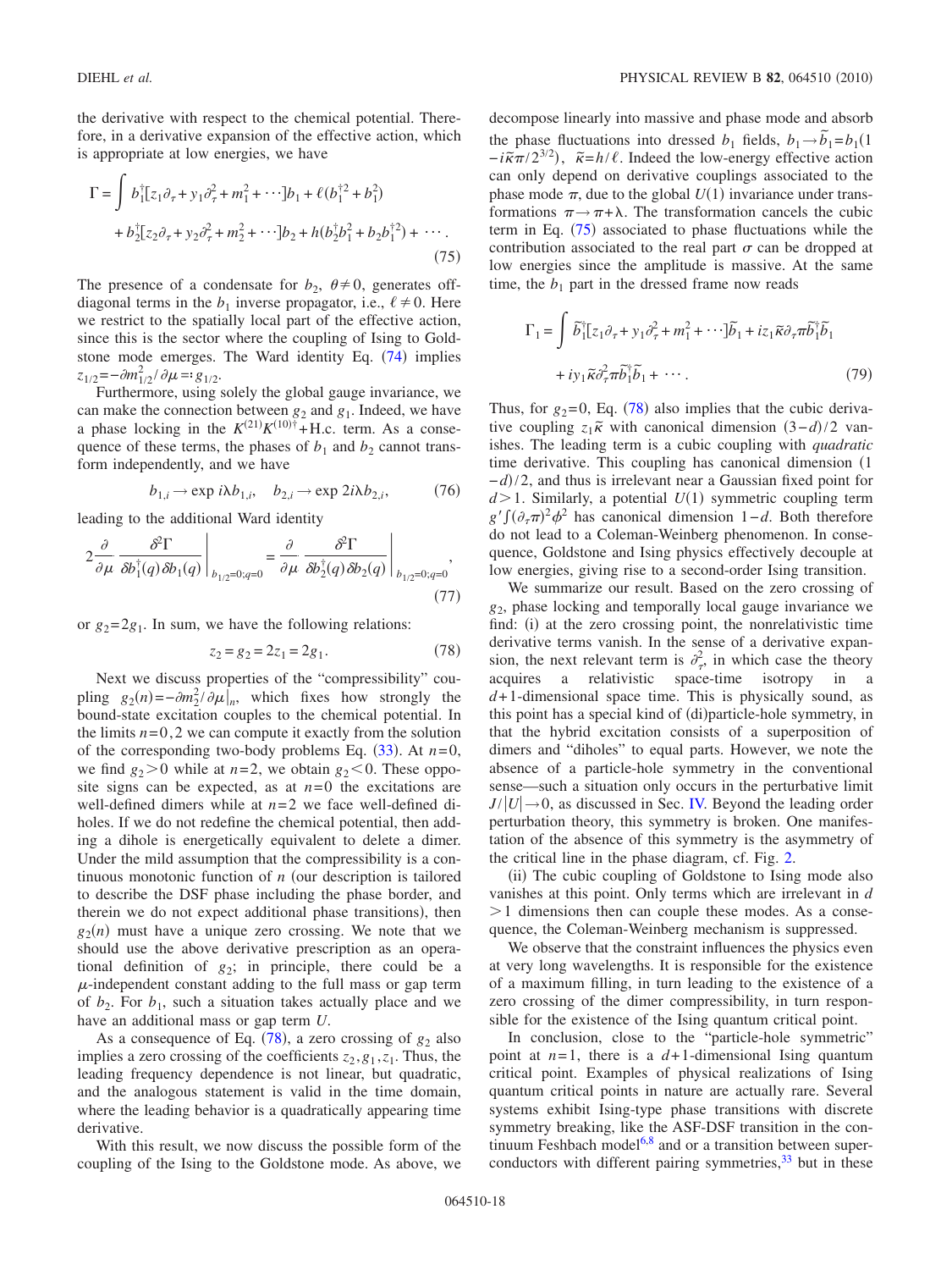cases in the long-wavelength limit a Coleman-Weinberg phenomenon takes place. A cubic coupling of the Goldstone mode with *linear* time derivative to the Ising density is actually quite generic in nonrelativistic systems, where the Ising mode emerges as an effective degree of freedom describing the transition from one ordered phase to the other. Here we have identified a mechanism that suppresses this coupling. One of the few other examples for Ising quantum criticality is possibly provided by the model magnet  $LiHoF<sub>4</sub><sup>36</sup>$  $LiHoF<sub>4</sub><sup>36</sup>$  $LiHoF<sub>4</sub><sup>36</sup>$  though the issue is debatable due to the long-range interactions in the material, preventing an exact mapping to the Ising model.

The fact that qualitative aspects of the critical behavior are changed in the vicinity of the particle-hole symmetric point  $n=1$  bears some resemblance to the physics at the tip of the Mott lobe in the repulsive Bose-Hubbard model. There, the behavior changes from the nonrelativistic  $O(2)$  (or  $XY$ ) universality class with dynamical exponent  $z = 2$  to the relativistic  $O(2)$  model with  $z=1$ .<sup>37</sup>

#### **C. Estimate of the correlation length**

To get an impression of the perspective to observe Ising quantum criticality in this system experimentally, we estimate the correlation length. This quantity is accessible with current experimental technology<sup>38</sup> and has been measured in continuum Bose gases to characterize critical behavior.

The Coleman-Weinberg phenomenon manifests itself in the presence of "runaway" trajectories on the renormalization group (RG) flow diagram. We therefore can estimate the correlation length at the first-order phase transition as a scale  $l_{\ast}$ , at which the runaway trajectory with the corresponding initial conditions hits the boundary of the stability region of the system[.18](#page-19-18) The instability is characterized by the quartic Ising coupling  $\lambda$  turning negative, i.e., the condition  $\lambda(l_*)$  $=0.$ 

The scaling properties of the action Eq.  $(70)$  $(70)$  $(70)$  are determined by three parameters:  $V = (\xi/\xi_+) \sqrt{Z_\varphi/Z}$ , *U* =4! $\lambda/\xi_+^3\sqrt{Z_\varphi}$ , and  $K = \kappa^2 \xi^2/\xi_+^3 Z \sqrt{Z_\varphi}$  with the corresponding RG equations derived in Ref. [31.](#page-20-6) The quantity *V* scales to zero, therefore we can put  $V=0$  from the very beginning. Then the RG equations for the remaining constants *K* and *U* read

<span id="page-18-4"></span>
$$
\frac{1}{K}\frac{dK}{dl} = \varepsilon - \frac{1}{4}U - \frac{5}{2}K,\tag{80}
$$

$$
\frac{1}{U}\frac{dU}{dl} = \varepsilon - \frac{3}{8}U - 6K - 24\frac{K^2}{U},
$$
\n(81)

<span id="page-18-5"></span><span id="page-18-3"></span>where  $\varepsilon = 3 - d$ . To solve these equations, we first introduce new functions  $k = K \exp(-\varepsilon l)$ ,  $u = U \exp(-\varepsilon l)$ , and a new variable  $x = \exp(\varepsilon l)$ . The equations then have the following form:

$$
\varepsilon \frac{dk}{dx} = -\left(\frac{1}{4}uk + \frac{5}{2}k^2\right),\tag{82}
$$

$$
\varepsilon \frac{du}{dx} = -\left(\frac{3}{8}u^2 + 6uk + 24k^2\right).
$$
 (83)

<span id="page-18-0"></span>Writing  $u = kf(k)$  and, therefore  $du/dk = f + kf'$ , we obtain

<span id="page-18-1"></span>
$$
k\frac{df}{dk} = \frac{du/dx}{dk/dx} - f = \frac{f^2 + 28f + 192}{2f + 20} = \frac{(f + 12)(f + 16)}{2(f + 10)}.
$$
\n(84)

<span id="page-18-2"></span>This equation can easily be solved with the result

$$
\frac{k}{k_0} = \left(\frac{f+16}{f_0+16}\right)^3 \left(\frac{f_0+12}{f+12}\right),\tag{85}
$$

where  $f_0 = u_0 / k_0$  is the initial value for the function *f* when  $k = k_0$ .

It follows from Eq.  $(83)$  $(83)$  $(83)$  that

$$
\varepsilon \frac{du}{dx} = -\frac{k^2}{8} [sf^2 + 48f + 192] = \varepsilon \frac{d}{dx} [kf(k)] = \varepsilon \frac{df}{dx} \left[ f \frac{dk}{df} + k \right]
$$

and, after using Eq.  $(84)$  $(84)$  $(84)$ , we obtain

$$
\varepsilon \frac{df}{dx} = -\frac{k}{8}(f+16)(f+12) = -\frac{1}{8}k_0(f_0+12)\frac{(f+16)^4}{(f_0+16)^3}.
$$

The solution of this equation reads

$$
-\frac{x-1}{\varepsilon} = -\frac{\exp(\varepsilon l) - 1}{\varepsilon} = \frac{8}{3k_0} \frac{1}{f_0 + 12} \left[ 1 - \left( \frac{f_0 + 16}{f + 16} \right)^3 \right]
$$
(86)

and, together with Eq.  $(85)$  $(85)$  $(85)$ , provides a general solution of the RG Eqs.  $(82)$  $(82)$  $(82)$  and  $(83)$  $(83)$  $(83)$  and, therefore Eqs.  $(80)$  $(80)$  $(80)$  and  $(81)$  $(81)$  $(81)$ .

The above solution allows us to find the scale  $l_{\ast}$ , at which the RG flow reaches the border of stability,  $U(l_*)=0$ . In three dimensions we obtain (after taking the limit  $\varepsilon$ =3−*d*→0)

$$
-l_* = \frac{8}{3k_0(f_0 + 12)} \left[ 1 - \left( 1 + \frac{f_0}{16} \right)^3 \right]
$$

with  $f_0 = u_0 / k_0$ . As a result, close to the Ising critical point,  $k_0 \rightarrow 0$ , we get

$$
l_* \sim k_0^{-3} \sim (1-n)^{-6}.
$$

This result indicates a rather broad critical domain in density around the true Ising critical point, in which the correlation length extends over the whole system. Such extended quasicritical behavior can be expected for a fluctuationinduced first-order transition, which results exclusively from the competition of very long-wavelength degrees of freedom, and therefore should be weak. For example, already at fillings *n*= 1/4,2−1/4 the correlation length is on the order of 15 lattice sites, and greatly exceeds the typical size of an optical lattice of 20–100 sites at fillings 1/2, 3/2 already by a factor of 10. We conclude that the Ising quantum critical behavior should be experimentally observable in our system.

Finally, we emphasize that the discussion presented in this section crucially hinges on the fact that our field theoretic setup allows to fully assess the effects of interactions, i.e., nonlinearities in the effective action. Here we have shown that these interaction effects persist even down to arbitrarily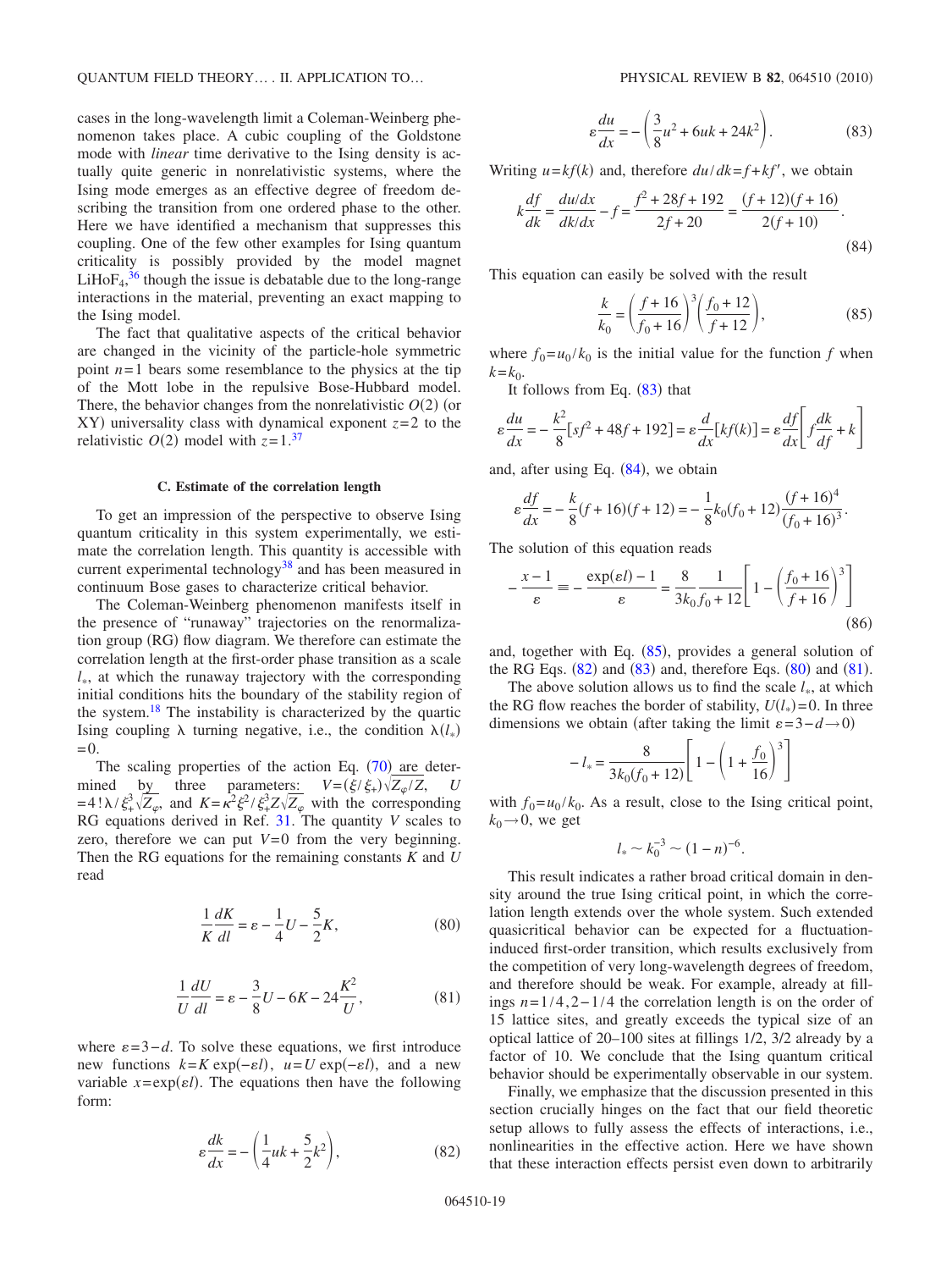long wavelengths. Obviously, such a scenario is not captured in a simple quadratic spin-wave theory with *a priori* decoupled atomic and dimer excitations.

# **VI. CONCLUSION**

<span id="page-19-14"></span>In this paper, we have performed a detailed analytical investigation of the phase diagram of the attractive lattice Bose gas with a three-body hardcore constraint. For this purpose, we make use of a method presented in Ref. [10](#page-19-9) which allows to exactly map the constrained model to a theory for two unconstrained bosonic degrees of freedom with conventional polynomial interactions. Within this framework, we particularly focus on effects tied to interactions, which cannot be addressed within a mean-field plus spin-wave approach. While our analysis confirms the rough features of the phase diagram obtained from a simple mean-field approach—the presence of an Ising-type phase transition from an atomic to a dimer superfluid, numerous interactiondriven effects are identified. These arise on various length scales, ranging from the fluctuation induced formation of the dimer (or dihole) bound state on top of the vacua at  $n=0$  and  $n=2$  on the microscopic level over a an understanding of the beyond mean-field effects causing nonuniversal shifts in the phase boundary and giving rise to the proximity of the system to a bicritical point with enhanced  $SO(3)$  symmetry in strong coupling, down to the assessment of the true nature of the phase transition at very long wavelength. This underpins the fact that short- and long-range correlations can then be treated within a unified formalism.

## **ACKNOWLEDGMENTS**

We thank E. Altman, A. Auerbach, H. P. Büchler, M. Fleischhauer, M. Greiter, A. Muramatsu, N. Lindner, J. M. Pawlowski, L. Radzihovsky, S. Sachdev, J. Taylor, and C. Wetterich for interesting discussions. This work was supported by the Austrian Science Foundation (FWF) through SFB F40 FOQUS, and Project No. I118 N16 (EuroQUAM-\_DQS-, by the European Union via the integrated project SCALA, by the Austrian Ministry of Science BMWF via the UniInfrastrukturprogramm of the Forschungsplattform Scientific Computing and of the Centre for Quantum Physics, by the Russian Foundation for Basic Research, and by the Army Research Office with funding from the DARPA OLE program.

- <span id="page-19-0"></span><sup>1</sup>N. Syassen, D. M. Bauer, M. Lettner, T. Volz, D. Dietze, J. J. García-Ripoll, J. I. Cirac, G. Rempe, and S. Dürr, [Science](http://dx.doi.org/10.1126/science.1155309) **320**, [1329](http://dx.doi.org/10.1126/science.1155309) (2008).
- <span id="page-19-1"></span><sup>2</sup> J. J. García-Ripoll, S. Dürr, N. Syassen, D. M. Bauer, M. Lett-ner, G. Rempe, and J. I. Cirac, [New J. Phys.](http://dx.doi.org/10.1088/1367-2630/11/1/013053) 11, 013053 (2009).
- <span id="page-19-2"></span>3A. J. Daley, J. M. Taylor, S. Diehl, M. Baranov, and P. Zoller, [Phys. Rev. Lett.](http://dx.doi.org/10.1103/PhysRevLett.102.040402) 102, 040402 (2009); 102, 179902 (2009) (erratum).
- <span id="page-19-3"></span>4M. Roncaglia, M. Rizzi, and J. I. Cirac, [Phys. Rev. Lett.](http://dx.doi.org/10.1103/PhysRevLett.104.096803) **104**, [096803](http://dx.doi.org/10.1103/PhysRevLett.104.096803) (2010).
- <span id="page-19-4"></span>5Y.-J. Han, Y.-H. Chan, W. Yi, A. J. Daley, S. Diehl, P. Zoller, and L.-M. Duan, *[Phys. Rev. Lett.](http://dx.doi.org/10.1103/PhysRevLett.103.070404)* **103**, 070404 (2009); A. Kantian, M. Dalmonte, S. Diehl, W. Hofstetter, P. Zoller, and A. J. Daley, *ibid.* **103**[, 240401](http://dx.doi.org/10.1103/PhysRevLett.103.240401) (2009).
- <span id="page-19-5"></span><sup>6</sup>L. Radzihovsky, J. Park, and P. B. Weichman, *[Phys. Rev. Lett.](http://dx.doi.org/10.1103/PhysRevLett.92.160402)* **92**[, 160402](http://dx.doi.org/10.1103/PhysRevLett.92.160402) (2004).
- <span id="page-19-6"></span>7L. Radzihovsky, P. B. Weichman, and J. I. Park, [Ann. Phys.](http://dx.doi.org/10.1016/j.aop.2008.05.008) **323**, [2376](http://dx.doi.org/10.1016/j.aop.2008.05.008) (2008).
- <span id="page-19-7"></span>8M. Romans, H. Stoof, and S. Sachdev, [Phys. Rev. Lett.](http://dx.doi.org/10.1103/PhysRevLett.93.020405) **93**, [020405](http://dx.doi.org/10.1103/PhysRevLett.93.020405) (2004).
- <span id="page-19-8"></span><sup>9</sup>H. C. Nägerl (private communication).
- <span id="page-19-9"></span>10S. Diehl, M. Baranov, A. J. Daley, and P. Zoller, [Phys. Rev. B](http://dx.doi.org/10.1103/PhysRevB.82.064509) **82**[, 064509](http://dx.doi.org/10.1103/PhysRevB.82.064509) (2010).
- <span id="page-19-10"></span><sup>11</sup>M. Kohno and M. Takahashi, *[Phys. Rev. B](http://dx.doi.org/10.1103/PhysRevB.56.3212)* **56**, 3212 (1997).
- <span id="page-19-11"></span>12G. G. Batrouni and R. T. Scalettar, [Phys. Rev. Lett.](http://dx.doi.org/10.1103/PhysRevLett.84.1599) **84**, 1599 ([2000](http://dx.doi.org/10.1103/PhysRevLett.84.1599)); F. Hébert, G. G. Batrouni, R. T. Scalettar, G. Schmid, M. Troyer, and A. Dorneich, *[Phys. Rev. B](http://dx.doi.org/10.1103/PhysRevB.65.014513)* 65, 014513 (2001).
- <span id="page-19-12"></span><sup>13</sup> S.-C. Zhang, *[Phys. Rev. Lett.](http://dx.doi.org/10.1103/PhysRevLett.65.120)* **65**, 120 (1990).
- <span id="page-19-13"></span><sup>14</sup> S. Coleman and E. Weinberg, *[Phys. Rev. D](http://dx.doi.org/10.1103/PhysRevD.7.1888)* 7, 1888 (1973); B. I. Halperin, T. C. Lubensky, and S.-K. Ma, [Phys. Rev. Lett.](http://dx.doi.org/10.1103/PhysRevLett.32.292) **32**, 292 ([1974](http://dx.doi.org/10.1103/PhysRevLett.32.292)); D. J. Bergman and B. I. Halperin, *[Phys. Rev. B](http://dx.doi.org/10.1103/PhysRevB.13.2145)* 13, [2145](http://dx.doi.org/10.1103/PhysRevB.13.2145) (1976).
- <span id="page-19-15"></span><sup>15</sup>S. Diehl, M. Baranov, A. J. Daley, and P. Zoller, *[Phys. Rev. Lett.](http://dx.doi.org/10.1103/PhysRevLett.104.165301)* **104**[, 165301](http://dx.doi.org/10.1103/PhysRevLett.104.165301) (2010).
- <span id="page-19-16"></span><sup>16</sup>E. Altman and A. Auerbach, *[Phys. Rev. Lett.](http://dx.doi.org/10.1103/PhysRevLett.89.250404)* **89**, 250404 (2002).
- <span id="page-19-17"></span><sup>17</sup>See Ref. [10](#page-19-9) for a subtlety in deriving this formula.
- <span id="page-19-18"></span>18D. Amit and V. Martin-Mayor, *Field Theory, the Renormalization Group and Critical Phenomena: Graphs to Computers* (World Scientific, Singapore, 2005).
- <span id="page-19-19"></span>19S. D. Huber, E. Altman, H. P. Büchler, and G. Blatter, [Phys. Rev.](http://dx.doi.org/10.1103/PhysRevB.75.085106) B 75[, 085106](http://dx.doi.org/10.1103/PhysRevB.75.085106) (2007); S. D. Huber, B. Theiler, E. Altman, and G. Blatter, *[Phys. Rev. Lett.](http://dx.doi.org/10.1103/PhysRevLett.100.050404)* **100**, 050404 (2008).
- <span id="page-19-20"></span><sup>20</sup>A linear contribution, as naively expected in the expansion about the condensate, does not occur due to Goldstone's theorem, see below.
- <span id="page-19-21"></span>21V. W. Scarola and S. Das Sarma, [Phys. Rev. Lett.](http://dx.doi.org/10.1103/PhysRevLett.95.033003) **95**, 033003 ([2005](http://dx.doi.org/10.1103/PhysRevLett.95.033003)); V. W. Scarola, E. Demler, and S. Das Sarma, *[Phys. Rev.](http://dx.doi.org/10.1103/PhysRevA.73.051601)* A 73[, 051601](http://dx.doi.org/10.1103/PhysRevA.73.051601) (2006); C. Trefzger, C. Menotti, and M. Lewenstein, *[Phys. Rev. Lett.](http://dx.doi.org/10.1103/PhysRevLett.103.035304)* 103, 035304 (2009); L. Radzihovsky and S. Choi, *ibid.* **103**[, 095302](http://dx.doi.org/10.1103/PhysRevLett.103.095302) (2009).
- <span id="page-19-22"></span>22One may wonder about implicit density effects for the perturbative calculation, that is, if the perturbative calculation at zero density is sufficient for the calculation of the effective theory for all densities. This may be discussed by studying the limits *n*  $= 0, 2$ . At second order, the emergent particle-hole symmetry ensures that the perturbative results coincide for both cases, while at fourth order, differences occur, pointing at the abovementioned implicit density effects. However, due to the identical diagrammatic structure one still finds  $\lambda < 1$  for  $n = 2$ , which is the crucial ingredient for the argument presented here.
- <span id="page-19-23"></span><sup>23</sup> M. E. Fisher and D. R. Nelson, *[Phys. Rev. Lett.](http://dx.doi.org/10.1103/PhysRevLett.32.1350)* **32**, 1350 (1974).
- <span id="page-19-24"></span>24D. Petrosyan, B. Schmidt, J. R. Anglin, and M. Fleischhauer, [Phys. Rev. A](http://dx.doi.org/10.1103/PhysRevA.76.033606) 76, 033606 (2007); B. Schmidt, M. Bortz, S. Eggert, M. Fleischhauer, and D. Petrosyan, *ibid.* **79**[, 063634](http://dx.doi.org/10.1103/PhysRevA.79.063634)